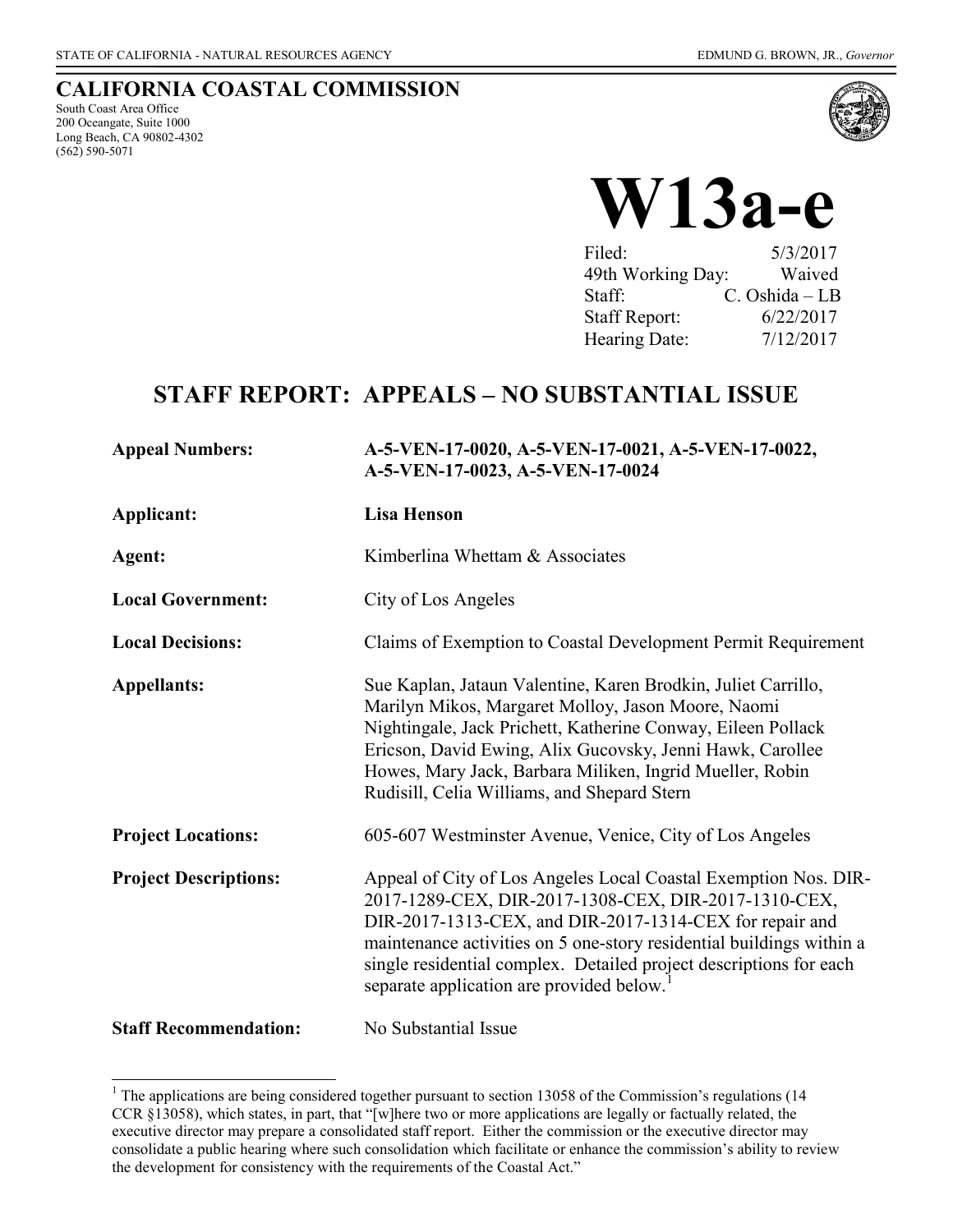**IMPORTANT NOTE:** This is a substantial issue only hearing. Testimony will be taken only on the question of whether the appeal raises a substantial issue. Generally and at the discretion of the Chair, testimony is limited to 3 minutes total per side. Please plan your testimony accordingly. Only the applicant, persons who opposed the application before the local government (or their representatives), or those who, for good cause, were unable to oppose the application before the local government, and the local government shall be qualified to testify. Others may submit comments in writing. If the Commission determines that the appeal does raise a substantial issue, the de novo phase of the hearing will occur at a future Commission meeting, during which it will take public testimony.

### **SUMMARY OF STAFF RECOMMENDATION**

The staff recommends that the Commission determine that **no substantial issue exists** with respect to the grounds on which each of the above referenced 5 separate appeals have been filed because the locally approved development does qualify for an exemption and does not require a local coastal development permit from the City of Los Angeles. The motions to carry out the staff recommendations are on **pages 4-6**.

The subject site is developed with an existing housing complex consisting of seven individual residential buildings (total of 8 units) which spans two lots for a total lot area of approximately 10,414 square feet. The first building constructed was built in 1915, with the other residential buildings being constructed in the 1920s. The complex was designated as a potential significant historic resource by SurveyLA in 2015. The 5 separate, but related projects, that are the subject of these appeals are for the restoration/repair and maintenance of the existing buildings and will not result in any change in the size, height, or footprint of the existing structures.

The primary grounds raised by the appellants for each the subject appeals are that, because of Venice's designation as a "Special Coastal Community" and the potential historic designation of the project site, no development should be allowed to occur on the site without a coastal development permit. However, neither the designation of Venice as Special Coastal Community in the LUP nor the status of the existing structures as historic are relevant to the determination of whether development is exempt from the need to obtain a coastal development permit consistent with Section 30610 of the Coastal Act and Section 13252 of the California Code of Regulations which specifically allow for the repair and maintenance of existing structures provided no more than 50% of a structure is demolished. In addition, it is unclear whether the appellants are asserting that more than 50% of any of the structures would be demolished. Regardless, based on a review of the project plans and record for this matter, Commission staff has confirmed that the City correctly determined that no more than 50% of each structure would be demolished, consistent with the requirements of Section 13252 of the California Code of Regulations and that, therefore, the proposed development is exempt from the requirement to obtain a coastal development permit. In addition, the appellants raise additional procedural matters which do raise substantial issue with any policy or provision of the certified LUP, the Coastal Act, or the Commission's Regulations.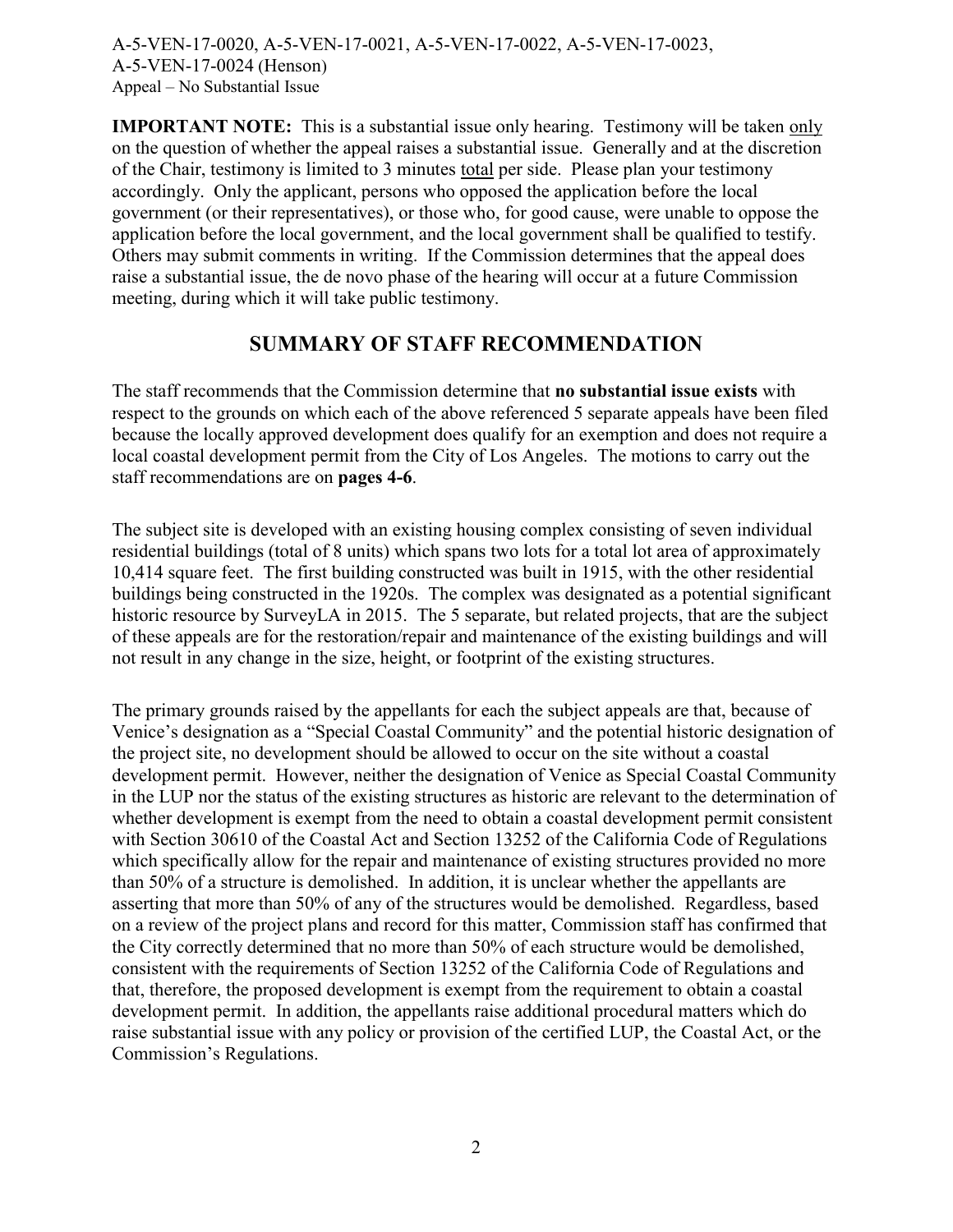# **TABLE OF CONTENTS**

# **[EXHIBITS](https://documents.coastal.ca.gov/reports/2017/7/W13a-s/W13a-s-7-2017-exhibits.pdf)**

Exhibit 1 – Vicinity and Location Map

Exhibit 2 – [Photos of Site, 5/15/17](https://documents.coastal.ca.gov/reports/2017/7/W13a-s/W13a-s-7-2017-exhibits.pdf) 

Exhibit 3 – [City of Los Angeles Department of City Planning Approved Claim of Exemptions](https://documents.coastal.ca.gov/reports/2017/7/W13a-s/W13a-s-7-2017-exhibits.pdf) 

[Exhibit 4](https://documents.coastal.ca.gov/reports/2017/7/W13a-s/W13a-s-7-2017-exhibits.pdf) – Appeals

Exhibit 5 – [Project Descriptions and Plans, Submitted by Applicant](https://documents.coastal.ca.gov/reports/2017/7/W13a-s/W13a-s-7-2017-exhibits.pdf)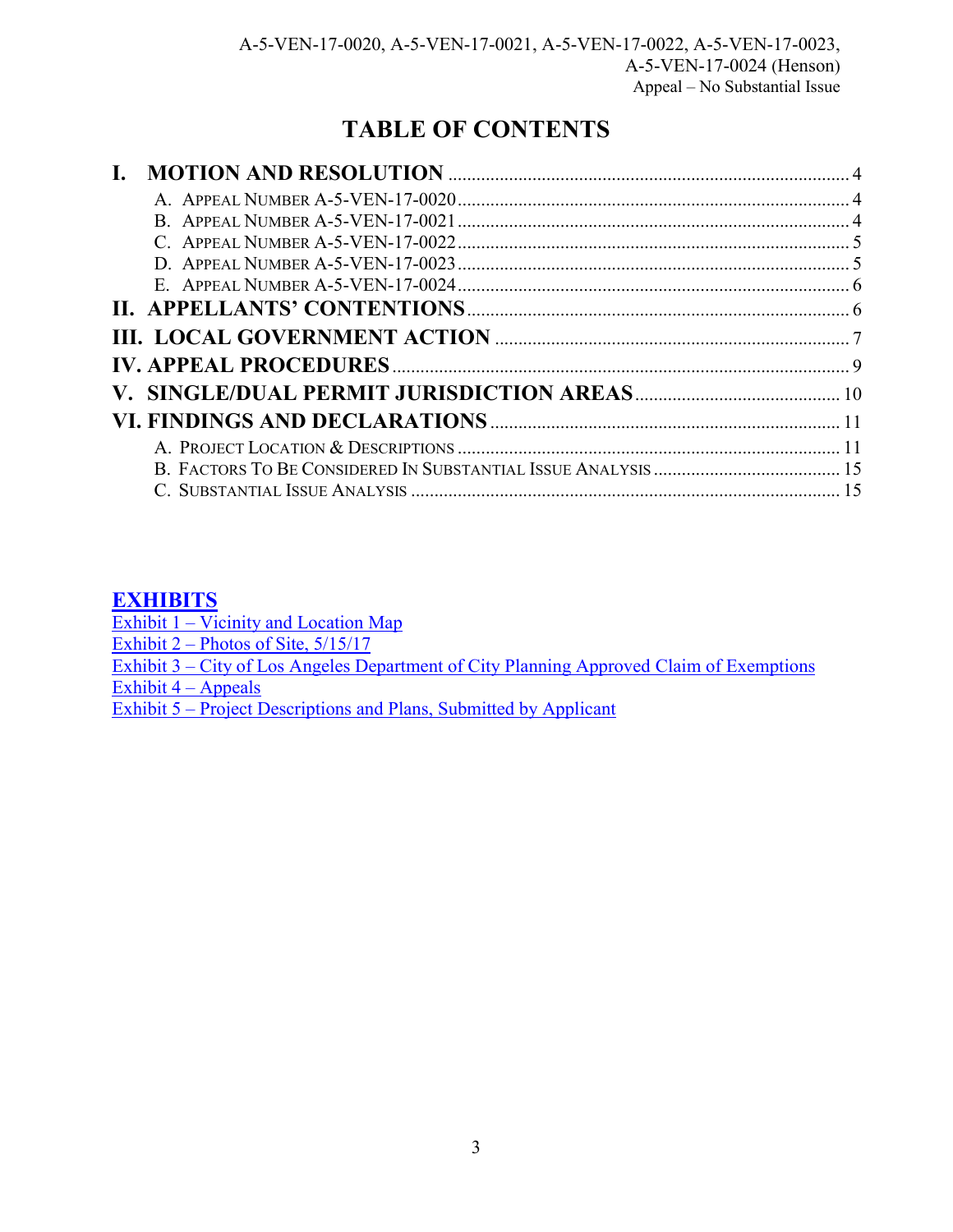## <span id="page-3-0"></span>**I. MOTION AND RESOLUTION**

The staff recommends that the Commission adopt the following resolutions:

#### <span id="page-3-1"></span>**A. APPEAL NUMBER A-5-VEN-17-0020**

#### **Motion:**

*I move that the Commission determine that Appeal No. A-5-VEN-17-0020 raises NO Substantial Issue with respect to the grounds on which the appeal has been filed under § 30602 of the Coastal Act.*

Staff recommends a **YES** vote. Passage of this motion will result in a finding of No Substantial Issue and adoption of the following resolution and findings. If the Commission finds No Substantial Issue, the Commission will not hear the application de novo and the local action will become final and effective. The motion passes only by an affirmative vote of the majority of the Commissioners present.

#### **Resolution:**

*The Commission hereby finds that Appeal No. A-5-VEN-17-0020 presents NO SUBSTANTIAL ISSUE with respect to the grounds on which the appeal has been filed under § 30602 of the Coastal Act regarding consistency with Section 30610 of the Coastal Act and Section 13252 of the California Code of Regulations, and therefore Chapter 3 of the Coastal Act.*

#### <span id="page-3-2"></span>**B. APPEAL NUMBER A-5-VEN-17-0021**

#### **Motion:**

*I move that the Commission determine that Appeal No. A-5-VEN-17-0021 raises NO Substantial Issue with respect to the grounds on which the appeal has been filed under § 30602 of the Coastal Act.*

Staff recommends a **YES** vote. Passage of this motion will result in a finding of No Substantial Issue and adoption of the following resolution and findings. If the Commission finds No Substantial Issue, the Commission will not hear the application de novo and the local action will become final and effective. The motion passes only by an affirmative vote of the majority of the Commissioners present.

#### **Resolution:**

*The Commission hereby finds that Appeal No. A-5-VEN-17-0021 presents NO SUBSTANTIAL ISSUE with respect to the grounds on which the appeal has been filed under § 30602 of the Coastal Act regarding consistency with Section 30610 of the Coastal Act and Section 13252 of the California Code of Regulations, and therefore Chapter 3 of the Coastal Act.*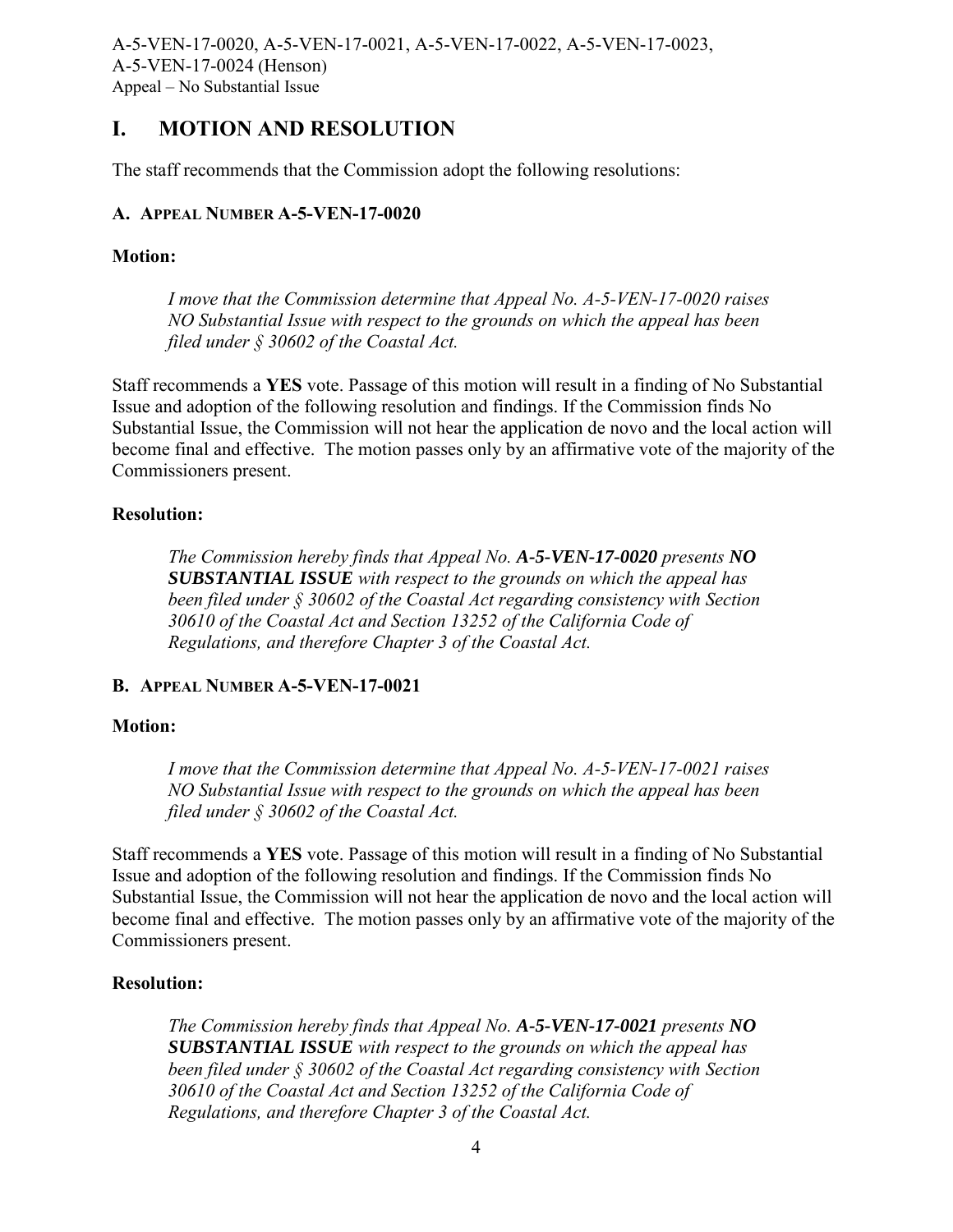#### <span id="page-4-0"></span>**C. APPEAL NUMBER A-5-VEN-17-0022**

#### **Motion:**

*I move that the Commission determine that Appeal No. A-5-VEN-17-0022 raises NO Substantial Issue with respect to the grounds on which the appeal has been filed under § 30602 of the Coastal Act.*

Staff recommends a **YES** vote. Passage of this motion will result in a finding of No Substantial Issue and adoption of the following resolution and findings. If the Commission finds No Substantial Issue, the Commission will not hear the application de novo and the local action will become final and effective. The motion passes only by an affirmative vote of the majority of the Commissioners present.

#### **Resolution:**

*The Commission hereby finds that Appeal No. A-5-VEN-17-0022 presents NO SUBSTANTIAL ISSUE with respect to the grounds on which the appeal has been filed under § 30602 of the Coastal Act regarding consistency with Section 30610 of the Coastal Act and Section 13252 of the California Code of Regulations, and therefore Chapter 3 of the Coastal Act.* 

#### <span id="page-4-1"></span>**D. APPEAL NUMBER A-5-VEN-17-0023**

#### **Motion:**

*I move that the Commission determine that Appeal No. A-5-VEN-17-0023 raises NO Substantial Issue with respect to the grounds on which the appeal has been filed under § 30602 of the Coastal Act.*

Staff recommends a **YES** vote. Passage of this motion will result in a finding of No Substantial Issue and adoption of the following resolution and findings. If the Commission finds No Substantial Issue, the Commission will not hear the application de novo and the local action will become final and effective. The motion passes only by an affirmative vote of the majority of the Commissioners present.

#### **Resolution:**

*The Commission hereby finds that Appeal No. A-5-VEN-17-0023 presents NO SUBSTANTIAL ISSUE with respect to the grounds on which the appeal has been filed under § 30602 of the Coastal Act regarding consistency with Section 30610 of the Coastal Act and Section 13252 of the California Code of Regulations, and therefore Chapter 3 of the Coastal Act.*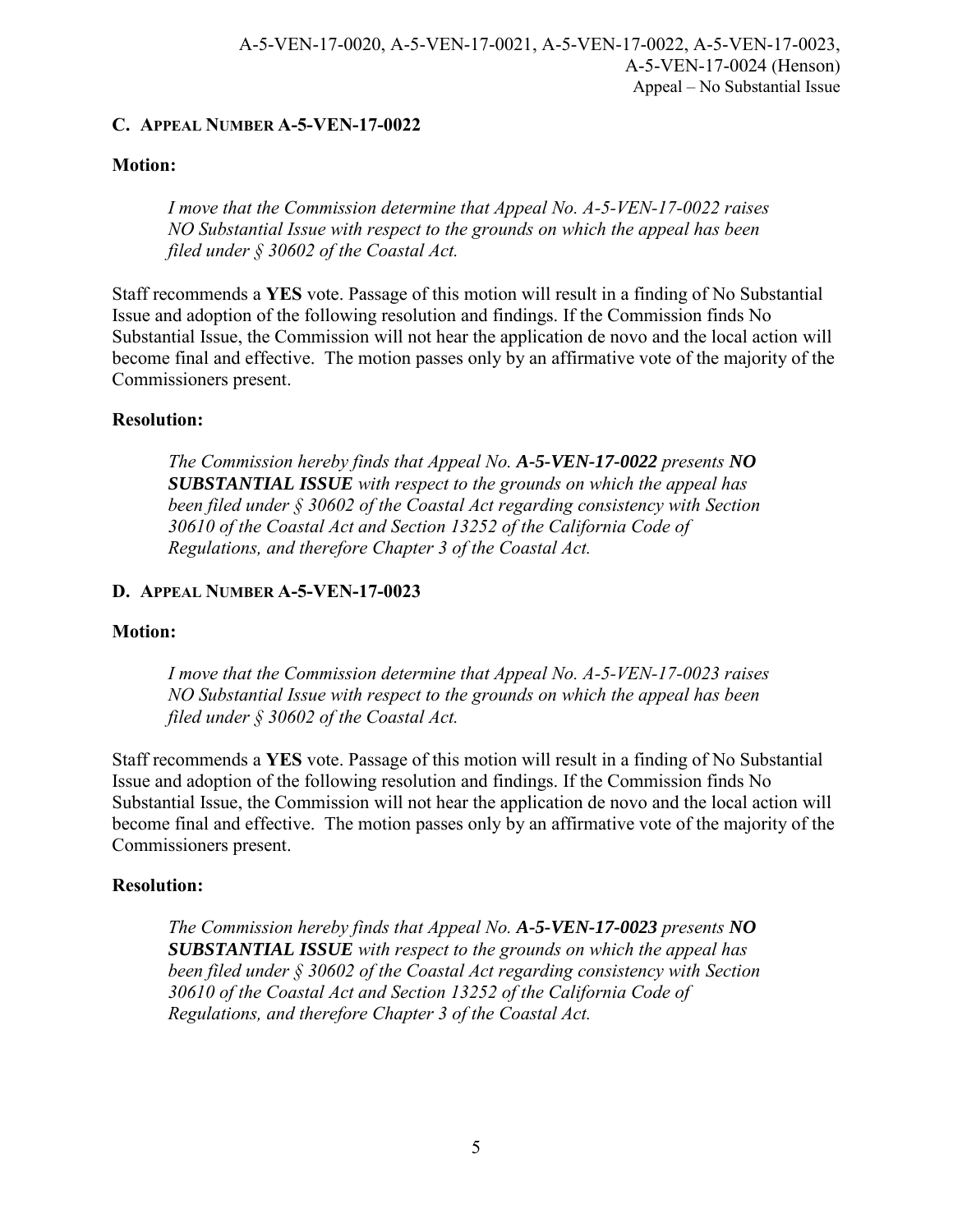#### <span id="page-5-0"></span>**E. APPEAL NUMBER A-5-VEN-17-0024**

#### **Motion:**

*I move that the Commission determine that Appeal No. A-5-VEN-17-0024 raises NO Substantial Issue with respect to the grounds on which the appeal has been filed under § 30602 of the Coastal Act.*

Staff recommends a **YES** vote. Passage of this motion will result in a finding of No Substantial Issue and adoption of the following resolution and findings. If the Commission finds No Substantial Issue, the Commission will not hear the application de novo and the local action will become final and effective. The motion passes only by an affirmative vote of the majority of the Commissioners present.

#### **Resolution:**

*The Commission hereby finds that Appeal No. A-5-VEN-17-0024 presents NO SUBSTANTIAL ISSUE with respect to the grounds on which the appeal has been filed under § 30602 of the Coastal Act regarding consistency with Section 30610 of the Coastal Act and Section 13252 of the California Code of Regulations, and therefore Chapter 3 of the Coastal Act.* 

## <span id="page-5-1"></span>**II. APPELLANTS' CONTENTIONS**

On May 3, 2017, the Commission received appeals of Local Coastal Exemptions DIR-2017-1289- CEX, DIR-2017-1308-CEX, DIR-2017-1310-CEX, DIR-2017-1313-CEX, and DIR-2017-1314-CEX from Sue Kaplan, Jataun Valentine, Karen Brodkin, Juliet Carrillo, Marilyn Mikos, Margaret Molloy, Jason Moore, Naomi Nightingale, Jack Prichett, Katherine Conway, Eileen Pollack Ericson, David Ewing, Alix Gucovsky, Jenni Hawk, Carollee Howes, Mary Jack, Barbara Miliken, Ingrid Mueller, Robin Rudisill, Celia Williams, and Shepard Stern **[\(Exhibit 4\)](https://documents.coastal.ca.gov/reports/2017/7/W13a-s/W13a-s-7-2017-exhibits.pdf)**. Each appeal contends that 1) historic resource impacts under CEQA need to be analyzed in relation to this site because of the property's designation as a possible significant historic property in the SurveyLA; 2) no local specific plan permit compliance review was completed nor was a local city permit issued prior to the claim of exemptions; and 3) that because of its historic status "it is nonsensical and erroneous to say that as long as 50% or more of the existing structure is not removed, replaced or demolished that historic and visual coastal resources can be destroyed", and therefore is inconsistent with the Venice certified Land Use Plan (LUP) and the Chapter 3 policies of the Coastal Act (specifically section 30610). The appellants also contend that a Mello Act Compliance Review needs to be required and that the Commission needs to encourage the "protection of existing and the provision of new affordable housing opportunities for persons of low and moderate income in the coastal zone" under AB 2616. For the reasons stated above, the appellants contend that the City-approved project does not qualify for an exemption and requires the review afforded through the coastal development permit process.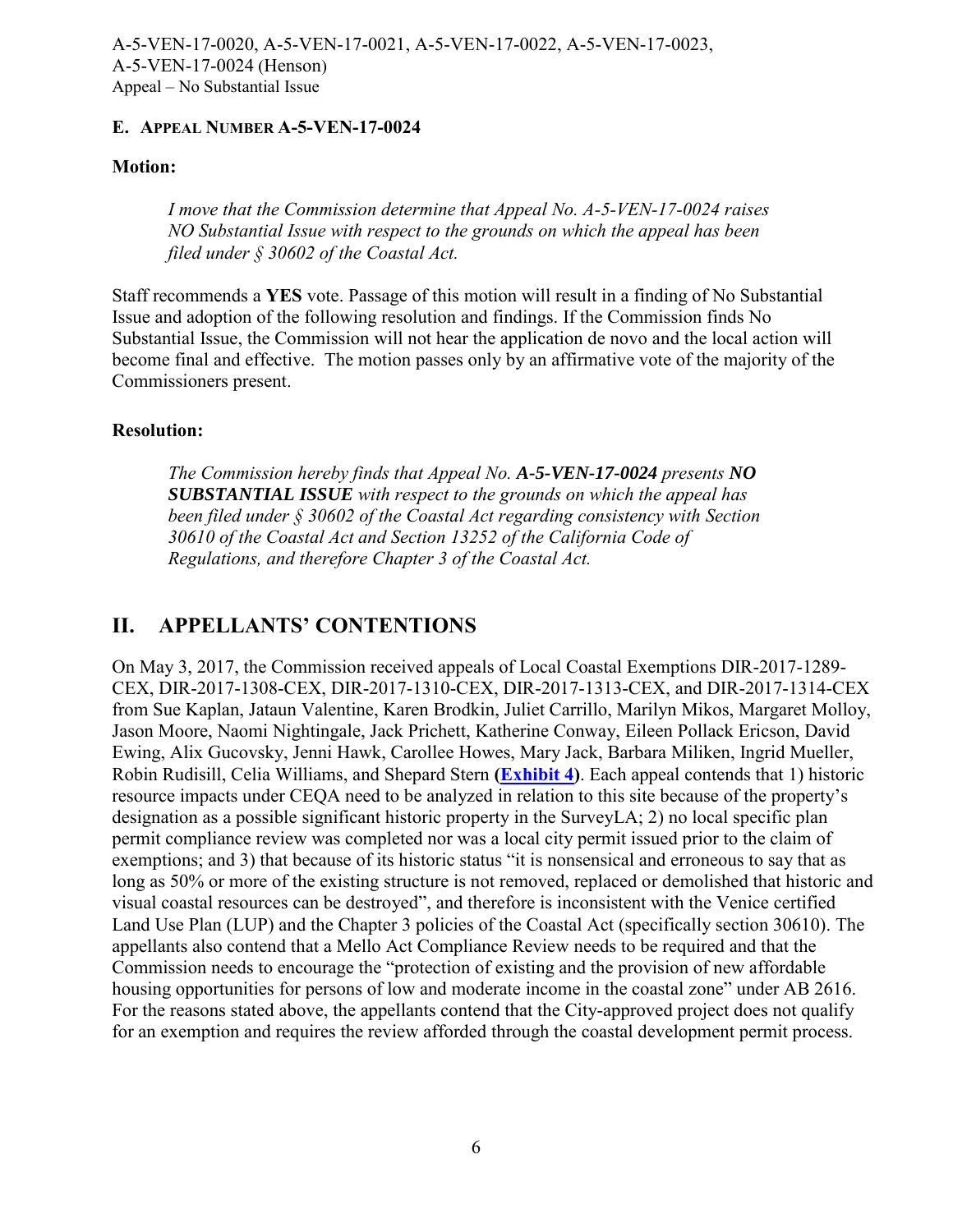# <span id="page-6-0"></span>**III. LOCAL GOVERNMENT ACTION**

Beginning in January 2017, eleven (11) building permits were processed by the City of Los Angeles via their electronic online system (see Table 1). In March, the applicant was told by the Los Angeles Department of City Planning that a Coastal Clearance (either a Coastal Exemption or a Coastal Development Permit) for each building was needed due to the property's location in the Coastal Zone. On March 22, 2017, the City issued a notice to stop all work and notice of intent to revoke building permit nos. 17016-90000-01555, 17016-10001-01555, 17016-90000- 05989, 17016-90000-05990, 17016-20000-04394, 17016-20000-04396, 17016-90000-01556, 17016-10001-01556, 17016-20000-04399, 17016-90000-01189, and 17016-10000-06974 for numerous repair and alteration work for various buildings located at the subject site (see Table 1 for details of these permits).

On March 30, 2017, the City of Los Angeles Department of City Planning determined that none of the proposed work required a CDP and issued five Coastal Exemptions (DIR-2017-1289-CEX, DIR-2017-1308-CEX, DIR-2017-1310-CEX, DIR-2017-1313-CEX, DIR-2017-1314-CEX) for five (5) individual residential buildings located at 605-607 Westminster Avenue, Venice, Los Angeles (**[Exhibit 3](https://documents.coastal.ca.gov/reports/2017/7/W13a-s/W13a-s-7-2017-exhibits.pdf)**). The following are the descriptions of each of the City's Coastal Exemptions as approved by the City:

DIR-2017-1289-CEX: "*Replace windows, replace drywall, interior kitchen and bathroom remodel, reroof, add sill plate anchor bolts and cripple wall plywood.*"

DIR-2017-1308-CEX: "*Reroof with shingles and repair foundation.*"

DIR-2017-1310-CEX: "*Reroof to replace roof shingles & repair foundation.*"

DIR-2017-1313-CEX: "*Replace windows (4), repair drywall, kitchen and bathroom remodel, reroof and foundation repair.*"

DIR-2017-1314-CEX: "*Replace windows, replace drywall, interior kitchen and bathroom remodel, add sill plate anchor bolts and cripple wall plywood. Remove and replace 17 linear feet of exterior wall. Remove and replace the roof.*"

The City forwarded copies of the Coastal Exemptions to the Coastal Commission's South Coast District Office, which were received on April 5, 2017. At that time, Coastal Commission staff established the 20 working-day appeal period for each of the local CDP actions. On May 3, 2017, the appellants submitted five appeals (one per each claim of exemption) to the Commission's South Coast District Office. The appeals of the City's actions were determined to be valid because they were received prior to the expiration of the twenty working-day period in which any action by the City of Los Angeles can be appealed to the Commission. On May 5, 2017, Notifications of Appeal were sent to the Los Angeles Department of City Planning and the applicant, notifying each party of the appeals of DIR-2017-1289-CEX, DIR-2017-1308-CEX, DIR-2017-1310-CEX, DIR-2017-1313-CEX, DIR-2017-1314-CEX, and the decisions were stayed pending Commission action on the appeals. On May 23, 2017, the applicant waived the 49-working day rule for hearing an appeal for each appeal filed.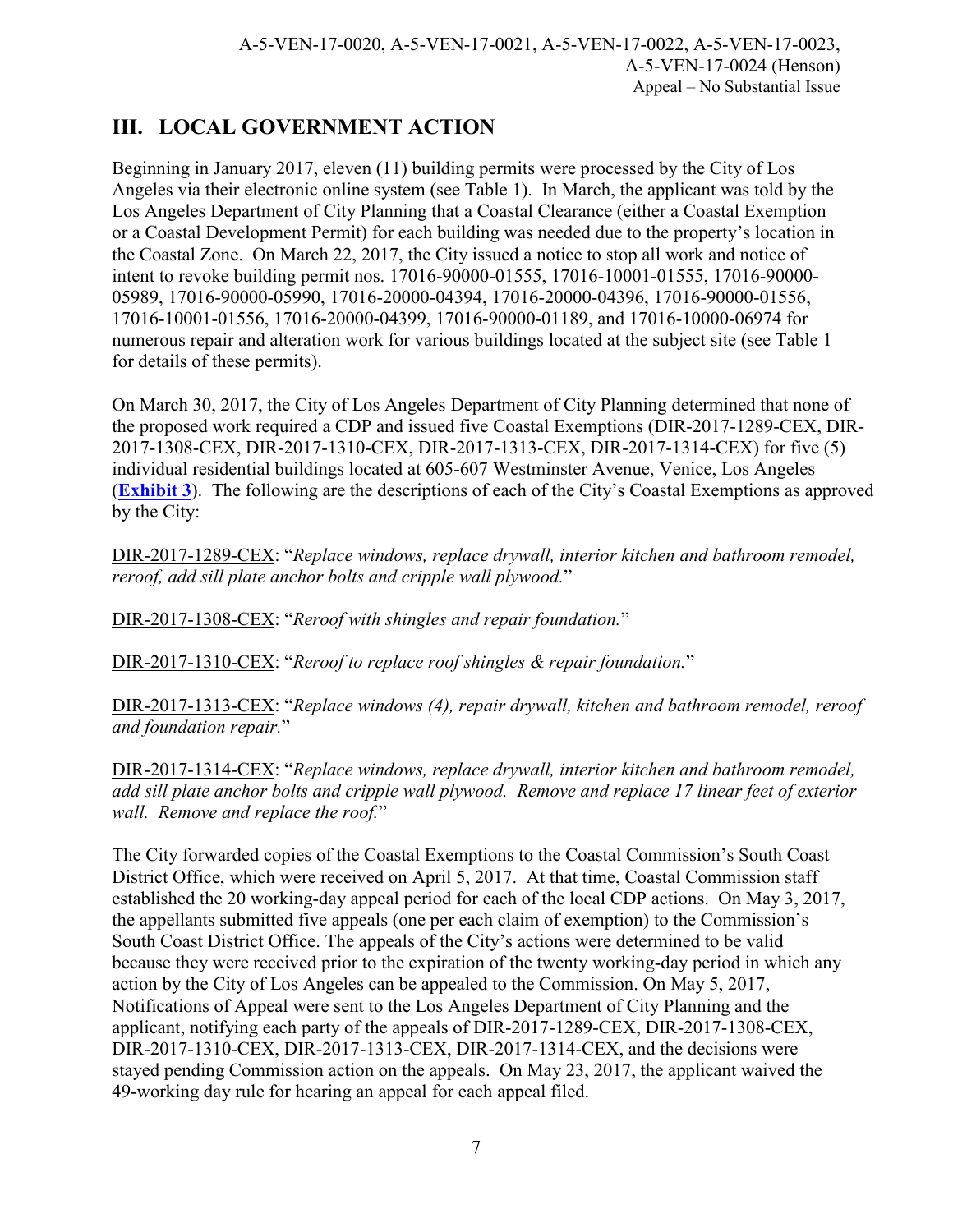On March 13, 2017, a Historic-Cultural Monument Nomination Form for the property, called the "Irvin Tabor Family Residences," was submitted to the City of Los Angeles' Office of Historic Resources/Cultural Heritage Commission by Sue Kaplan (one of the appellants). On May 18, 2017, at the Cultural Heritage Commission Hearing, the Cultural Heritage Commission voted to take the subject property under consideration as a proposed Historic-Cultural Monument. Therefore, a second notice to stop all work and notice of intent to revoke building permit nos. 17016-90000-01555, 17016-10001-01555, 17016-90000-05989, 17016-90000-05990, 17016- 20000-04394, 17016-20000-04396, 17016-90000-01556, 17016-10001-01556, 17016-20000- 04399, 17016-90000-01189, and 17016-10000-06974 for numerous repair and alteration work for various buildings located at the subject site was issued on May 30, 2017 (see Table 1).

| <b>City Building</b><br><b>Date Issued</b> |                   | <b>Work Description</b>                          | <b>Building</b>                    |  |
|--------------------------------------------|-------------------|--------------------------------------------------|------------------------------------|--|
| Permit No.                                 |                   |                                                  | <b>Address</b>                     |  |
| 17016-90000-01189                          | January 19, 2017  | Add sill plate anchor bolts and                  | $\overline{60}5$ Westminster       |  |
|                                            |                   | replace cripple wall plywood                     | Avenue                             |  |
|                                            |                   | foundation per LA City Standard                  |                                    |  |
|                                            |                   | Plan                                             |                                    |  |
| 17016-90000-01555                          | January 24, 2017  | Replace 10 window(s), same size,                 | 605 Westminster                    |  |
|                                            |                   | location, number, type; to replace               | Avenue, Bldg. A                    |  |
|                                            |                   | drywall/plaster (patch and paint);               | &B                                 |  |
|                                            |                   | non-structural repair only; interior             |                                    |  |
|                                            |                   | kitchen remodel/repair (no changes               |                                    |  |
|                                            |                   | in walls or openings); interior                  |                                    |  |
|                                            |                   | bathroom remodel/repair (no                      |                                    |  |
|                                            |                   | change in walls or openings)                     |                                    |  |
| 17016-90000-01556                          | January 24, 2017  | Replace 8 window(s), same size,                  | 605 Westminster                    |  |
|                                            |                   | location, number, type; to replace               | Avenue, Bldg. D                    |  |
|                                            |                   | drywall/plaster (patch and paint);               | &E                                 |  |
|                                            |                   | non-structural repair only; interior             |                                    |  |
|                                            |                   | kitchen remodel/repair (no changes               |                                    |  |
|                                            |                   | in walls or openings); interior                  |                                    |  |
|                                            |                   | bathroom remodel/repair (no                      |                                    |  |
| 17016-20000-04394                          |                   | change in walls or openings)                     | 607 Westminster                    |  |
|                                            | February 27, 2017 | Re-roof over new solid sheathing                 |                                    |  |
| 17016-20000-04396                          | February 27, 2017 | for property<br>Re-roof over new solid sheathing | Avenue, Bldg. A<br>607 Westminster |  |
|                                            |                   |                                                  |                                    |  |
| 17016-20000-04399                          | February 27, 2017 | for property<br>Re-roof over new solid sheathing | Avenue, Bldg. B<br>607 Westminster |  |
|                                            |                   | for property                                     | Avenue, Bldg. D                    |  |
| 17016-10001-01555                          | March 6, 2017     | Increase valuation by \$23,700 to                | 605 Westminster                    |  |
|                                            |                   | total \$47,400 for property                      | Avenue, Bldg. A                    |  |
|                                            |                   |                                                  | $\&$ B                             |  |
| 17016-10001-01556                          | March 6, 2017     | Change address from 607 E.                       | 605 Westminster                    |  |
|                                            |                   | Westminster Avenue D & E to $607$                | Avenue, Bldg. D                    |  |
|                                            |                   | Westminster Avenue D, correcting                 |                                    |  |
|                                            |                   | the use code to single family                    |                                    |  |

Table 1: List of electronic building permits issued for subject site.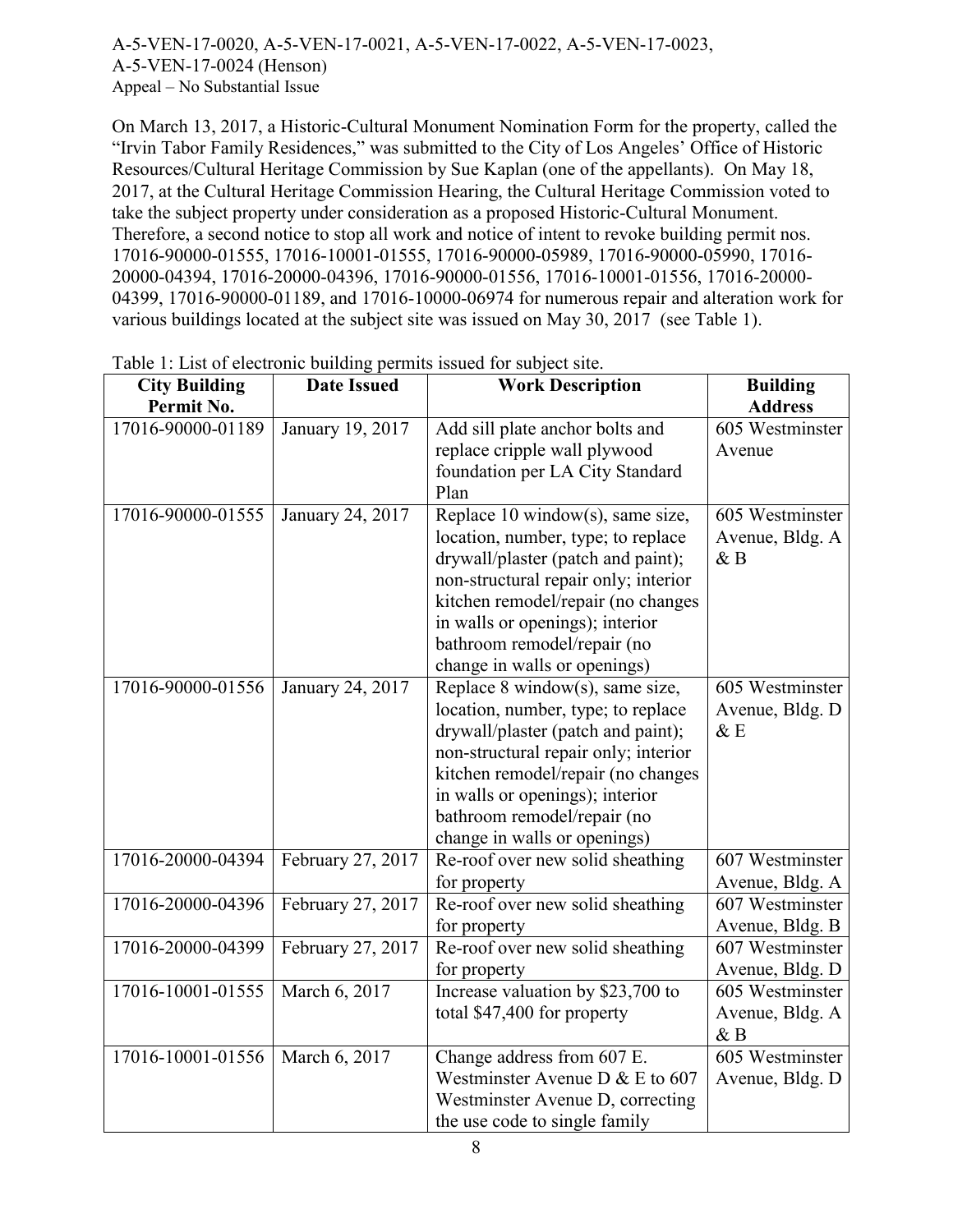| <b>City Building</b> | <b>Date Issued</b> | <b>Work Description</b>               | <b>Building</b> |  |
|----------------------|--------------------|---------------------------------------|-----------------|--|
| Permit No.           |                    |                                       | <b>Address</b>  |  |
|                      |                    | dwelling and to decrease $#$ of       |                 |  |
|                      |                    | window change out from $(8)$ to $(4)$ |                 |  |
| 17016-90000-05989    | March 14, 2017     | Re-roof over new solid sheathing      | 605 Westminster |  |
|                      |                    | for property                          | Avenue, Bldg. A |  |
| 17016-90000-05990    | March 14, 2017     | Re-roof over new solid sheathing      | 605 Westminster |  |
|                      |                    | for property                          | Avenue, Bldg. B |  |
| 17016-10000-06974    | March 23, 2017     | Add sill plate anchor bolts and       | 605 Westminster |  |
|                      |                    | replace cripple wall plywood          | Avenue, Bldg. A |  |
|                      |                    | foundation per LA City Standard       | $\&$ B          |  |
|                      |                    | Plan                                  |                 |  |

# <span id="page-8-0"></span>**IV. APPEAL PROCEDURES**

Section 30600(b) of the Coastal Act provides that prior to certification of its Local Coastal Program (LCP), a local jurisdiction may, with respect to development within its area of jurisdiction in the coastal zone and consistent with the provisions of Sections 30604, 30620 and 30620.5, establish procedures for the filing, processing, review, modification, approval or denial of a coastal development permit. Pursuant to this provision, the City of Los Angeles developed a permit program in 1978 to exercise its option to issue local coastal development permits. Sections 13301-13325 of Title 14 of the California Code of Regulations provide procedures for issuance and appeals of locally issued coastal development permits. Section 30602 of the Coastal Act allows *any* action by a local government on a coastal development permit application evaluated under Section 30600(b) to be appealed to the Commission, and Section 30625 makes clear that claims of exemption are among the appealable actions.

After a final local action on a local coastal development permit application or a coastal exemption, the Coastal Commission must be noticed within five days of the decision. After receipt of a notice that contains all the required information, a twenty working-day appeal period begins during which any person, including the applicants, the Executive Director, or any two members of the Commission, may appeal the local decision to the Coastal Commission. [Cal. Pub. Res. Code § 30602.] As provided under section 13318 of Title 14 of the California Code of Regulations, the appellant must conform to the procedures for filing an appeal as required under section 13111 of Title 14 of the California Code of Regulations, including stating the specific grounds for appeal and summarizing the significant question raised by the appeal.

The action currently before the Commission is to find whether there is a "substantial issue" or "no substantial issue" raised by the appeal of the local approval of the proposed project. Sections 30621 and 30625(b)(1) of the Coastal Act require a de novo hearing of the appealed project unless the Commission determines that no substantial issue exists with respect to the approved project's conformity with Chapter 3 of the Coastal Act. However, the Chapter 3 policies of the Coastal Act do not apply if the project is exempt from permitting requirements pursuant to Section 30610 of the Coastal Act and Section 13252 of the California Code of Regulations. Accordingly, for appeals of coastal exemption determinations such as this, the Commission's role is to determine whether there is factual and legal support for the local government's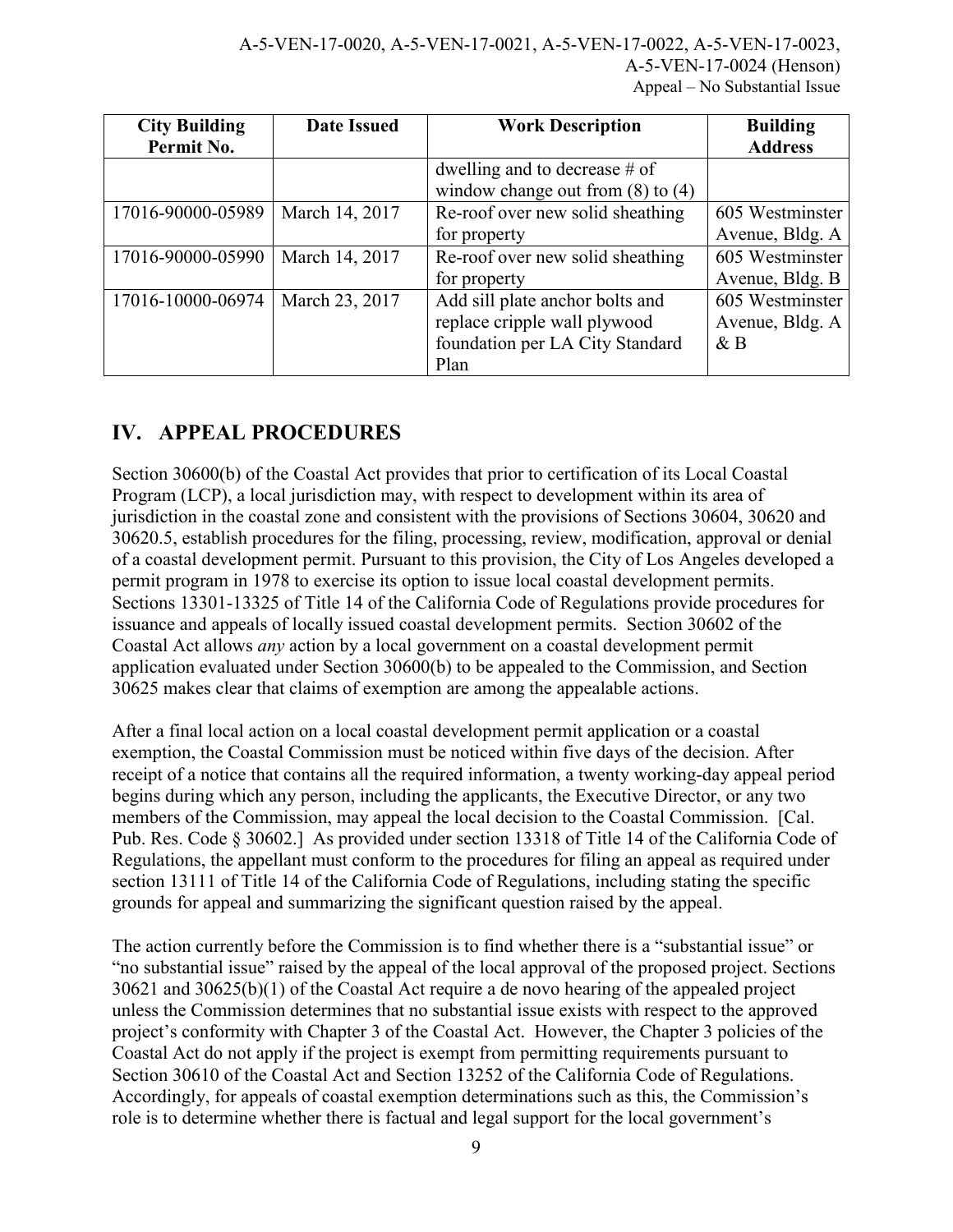exemption determination. If there is no substantial issue with regard to the propriety of the exemption determination, then there is also no substantial issue with regard to Chapter 3 conformity because those policies do not apply to exempt development. If the Commission decides that there is no substantial issue with the exemption determination—and thus Chapter 3—the action of the local government becomes final.

If, however, the Commission finds that a substantial issue exists with respect to the locallyapproved project's conformity with Section 30610 of the Coastal Act and Section 13252 of the California Code of Regulations, then the local coastal development permit decision is voided and the Commission typically continues the public hearing to a later date in order to review the claim of exemption as a de novo matter. [Cal. Pub. Res. Code §§ 30621 and 30625.] The standard of review for the de novo portion of an appeal is the same as described above—consistency with Chapter 3, as determined by analyzing consistency with Section 30610 of the Coastal Act and Section 13252 of the California Code of Regulations. Should the Commission deny the claim of exemption and determine that a coastal development permit is required, then the Chapter 3 policies of the Coastal Act are the standard of review if the applicant applies for, and the local jurisdiction considers, the permit. [Cal. Pub. Res. Code § 30625.]

If there is no motion from the Commission to find no substantial issue, it will be presumed that the appeal raises a substantial issue and the Commission will schedule the de novo phase of the public hearing on the merits of the application at a subsequent Commission hearing. Sections 13110-13120 of Title 14 of the California Code of Regulations further explain the appeal hearing process.

If the Commission decides to hear arguments and vote on the substantial issue question, those who are qualified to testify at the hearing, as provided by Section 13117 of Title 14 of the California Code of Regulations, will have three minutes per side to address whether the appeal raises a substantial issue. The only persons qualified to testify before the Commission at the substantial issue portion of the appeal process are the applicants, persons who opposed the application before the local government (or their representatives), or those who, for good cause, were unable to oppose the application before the local government, and the local government. Testimony from other persons must be submitted in writing. The Commission will then vote on the substantial issue matter. It takes a majority of Commissioners present to find that the grounds for the appeal raise no substantial issue.

# <span id="page-9-0"></span>**V. SINGLE/DUAL PERMIT JURISDICTION AREAS**

Section 30601 of the Coastal Act provides details regarding the geographic areas where applicants must also obtain a coastal development permit from the Commission in addition to obtaining a local coastal development permit from the City. These areas are considered Dual Permit Jurisdiction areas. Coastal zone areas outside of the Dual Permit Jurisdiction areas are considered Single Permit Jurisdiction areas. Pursuant to Section 30600(b) of the Coastal Act, the City of Los Angeles has been granted the authority to approve or deny coastal development permits in both jurisdictions, but all of the City's actions are appealable to the Commission. The proposed project site is located within the Single Permit Jurisdiction Area.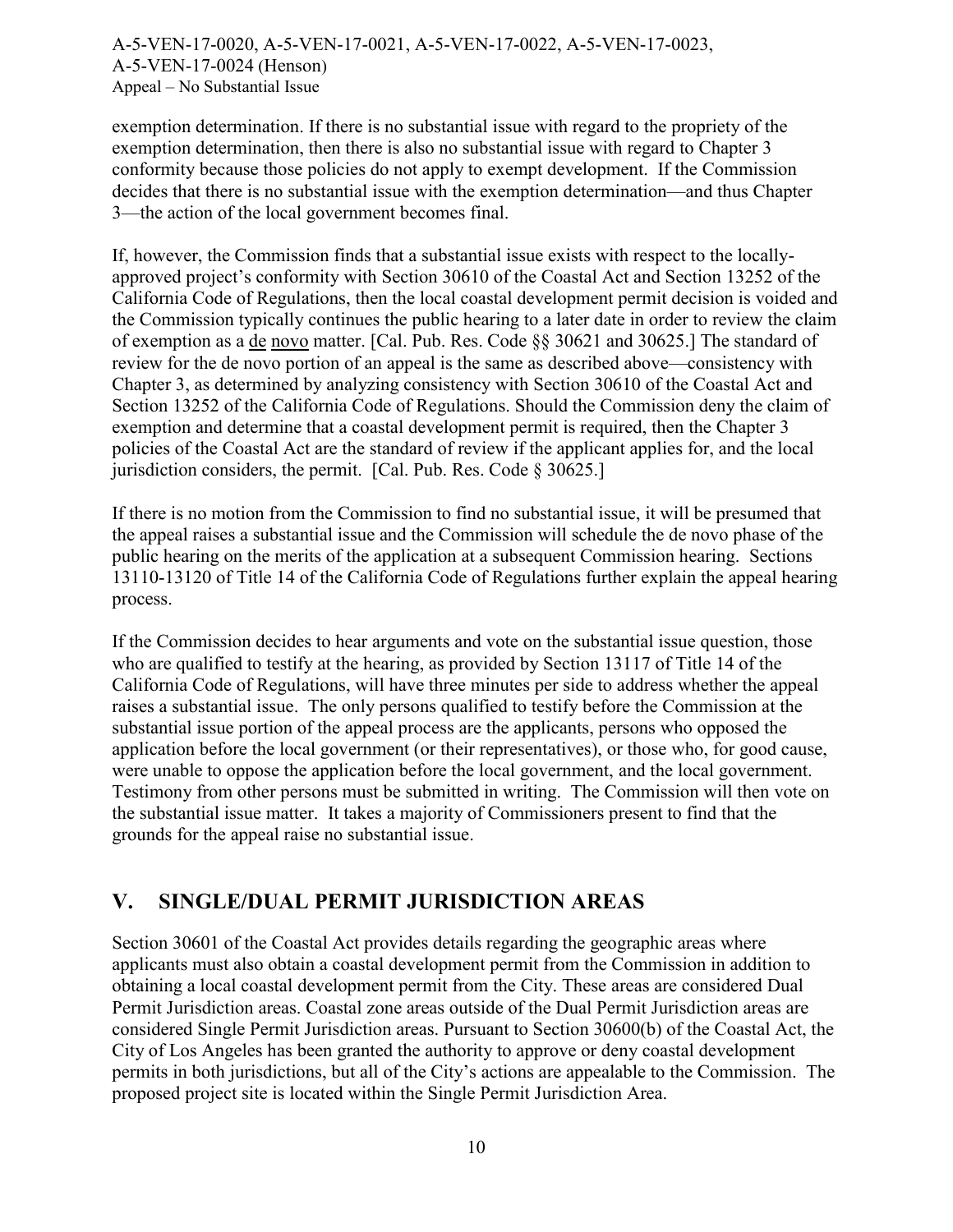# <span id="page-10-0"></span>**VI. FINDINGS AND DECLARATIONS**

## <span id="page-10-1"></span>**A. PROJECT LOCATION & DESCRIPTIONS**

The project site is located in the Oakwood subarea of Venice at 605-607 Westminster Avenue within the City of Los Angeles Single Permit Jurisdiction Area, about 0.6-mile inland of the beach **[\(Exhibit 1](https://documents.coastal.ca.gov/reports/2017/7/W13a-s/W13a-s-7-2017-exhibits.pdf)** and **Exhibit 2)**. A housing complex consisting of seven individual residential buildings (total of 8 units) spans two lots for a total lot area of approximately 10,414 square feet and is designated as multi-family residential use according to the Venice certified LUP. The first building constructed on the lot was built in 1915, with the other residential buildings being constructed in the 1920s. The complex was designated as a potential significant historic resource by SurveyLA in 2015.

Below are project descriptions of each residential unit as proposed by the applicant. First, it is important to note what the prior structural conditions of the buildings were before describing the individual projects at each building location. According to plans and photos submitted by the applicant (**[Exhibit 5](https://documents.coastal.ca.gov/reports/2017/7/W13a-s/W13a-s-7-2017-exhibits.pdf)**) and a site visit conducted by Commission staff on May 15, 2017, each of the buildings that have been appealed consist of the following existing exterior structural components and material:

Roof: shingles over sheeting (wood boards), joist

Walls: exterior cladding, 1" x 2" wall framing, no insulation, 1/8" particle board of fiber board

Foundation: perimeter concrete foundation, stacked concrete blocks or wood posts supporting sagging floor boards

| Owner             | <b>Address</b>                       | <b>City Approval</b> | Appeal No.      |  |
|-------------------|--------------------------------------|----------------------|-----------------|--|
| Lisa Henson Trust | 605 Westminster Ave.,<br>Bldg. A & B | DIR-2017-1289-CEX    | A-5-VEN-17-0020 |  |
| Lisa Henson Trust | 607 Westminster Ave.,<br>Bldg. A     | DIR-2017-1308-CEX    | A-5-VEN-17-0021 |  |
| Lisa Henson Trust | 607 Westminster Ave.,<br>Bldg. B     | DIR-2017-1310-CEX    | A-5-VEN-17-0022 |  |
| Lisa Henson Trust | 607 Westminster Ave.,<br>Bldg. D     | DIR-2017-1313-CEX    | A-5-VEN-17-0023 |  |
| Lisa Henson Trust | 607 Westminster Ave.,<br>Bldg. E     | DIR-2017-1314-CEX    | A-5-VEN-17-0024 |  |

Table 2: Summary list of properties.

## **Appeal A-5-VEN-17-0020 (Henson): 605 Westminster Ave., Bldg. A & B**

The two-unit residential building located at 605 Westminster Avenue, Building A and B, is situated on the western side of the complex. The building is one-story in height and is approximately 943 sq. ft. with Unit A being 510 sq. ft. in size and Unit B being 433 sq. ft. in size. The City issued coastal exemption DIR-2017-1289-CEX to "*Replace windows, replace drywall, interior kitchen and bathroom remodel, reroof, add sill plate anchor bolts and cripple wall plywood.*" The City concluded the proposed project was exempt under "Repair and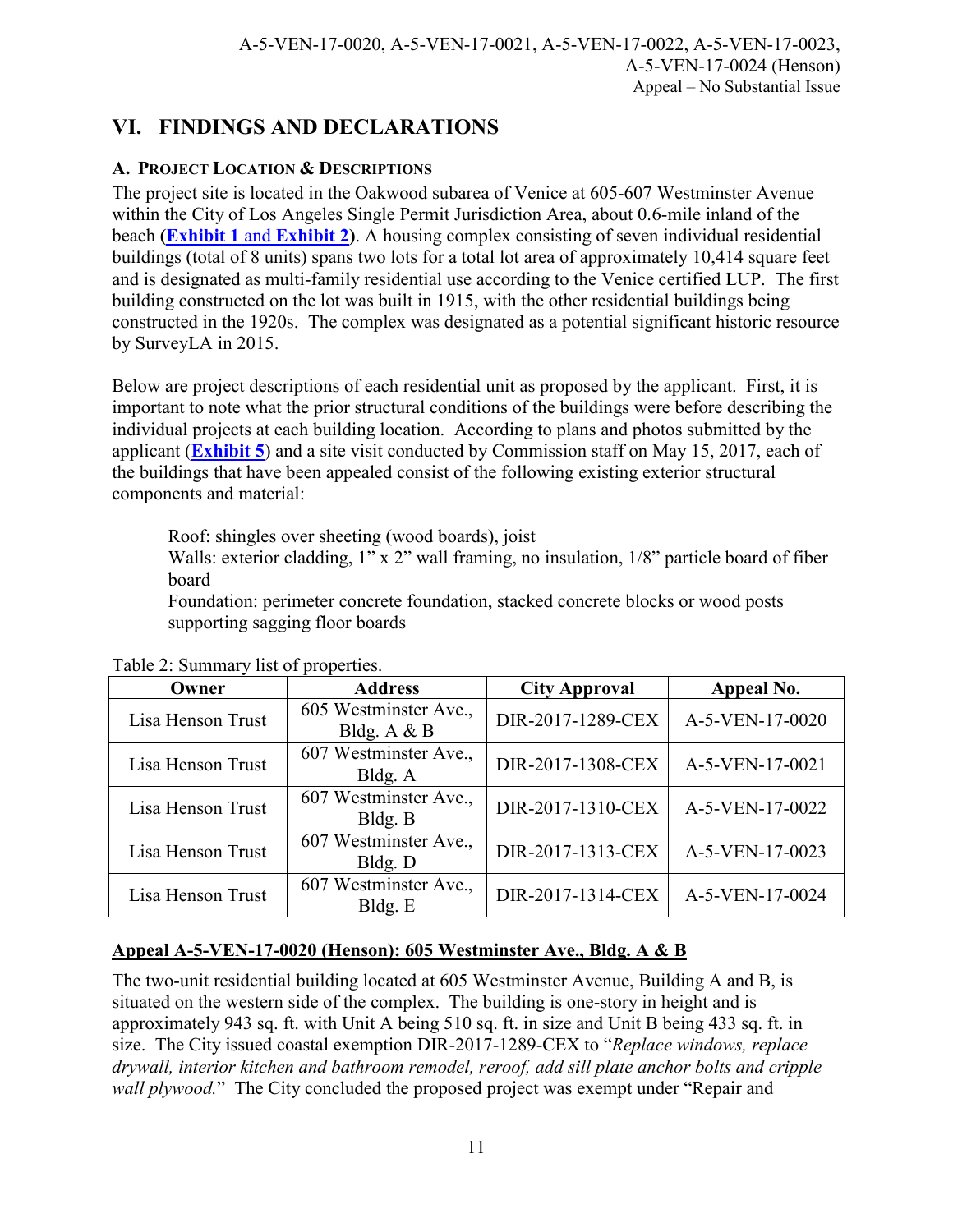Maintenance" which "includes replacement, repair and/or maintenance activities (i.e. re-roofing, replacement of equipment, etc.) which do not result in any changes, enlargements or expansion."

The City of Los Angeles did retain copies of plans for this project when it was deemed exempt from permit requirements, and submitted the project plans along with the coastal exemption to the Commission's South Coast Office on May 15, 2017 **[\(Exhibit 3\)](https://documents.coastal.ca.gov/reports/2017/7/W13a-s/W13a-s-7-2017-exhibits.pdf)**. Additional plans and project descriptions were submitted to Commission staff on May 30, 2017 by the applicant for clarification (**[Exhibit 5](https://documents.coastal.ca.gov/reports/2017/7/W13a-s/W13a-s-7-2017-exhibits.pdf)**). According to the plans, the scope of work for Unit A includes altering approximately 2% of the existing exterior walls by moving the existing doorway and removing the existing interior particle board and installing new interior 2"x4" stud framing and insulation. The existing 1"x2" wall framing will be retained. Foundation work consists of replacing 25% of the existing foundation with new cripple wall, anchor bolts, rebar and concrete and replacing 8 of the 12 concrete piers with 12"x12" reinforced concrete piers to meet current building codes and preserve the structure. The project also proposes to remove the existing roof shingles and replace approximately 17% of the sheeting (wood boards). Sheeting however is not a structural element of the roof; the framing of the roof will be retained. New rigid roof insulation, oriented strand board (OSB) and shingles (matching the same color as the existing ones) will be installed. The windows will also be replaced. The project also consists of an interior remodel.

Proposed work on Unit B is similar to that of Unit A. The doorway is similarly proposed to be moved, resulting in about a 2% change to the exterior walls and the existing interior particle board will be removed and new interior 2"x4" stud framing and insulation will be added to the walls. The existing 1"x2" wall framing will be retained. Foundation work consists of replacing 22% of the existing foundation with new cripple wall, anchor bolts, rebar and concrete and 8 of the 12 concrete piers will be replaced by 12"x12" reinforced concrete piers meeting current building codes and preserve the structure. The project also proposes to remove the existing roof shingles and replace approximately 22% of the sheeting (wood boards). Sheeting however is not a structural element of the roof; the framing of the roof will be retained. New rigid roof insulation, OSB and shingles (matching the same color as the existing ones) will be installed. The windows will also be replaced. The project also consists of an interior remodel.

Overall, the residential building that contains both Units A  $\&$  B will result in the removal and replacement of only about 9% of the existing structure, and the project, as proposed, will not result in any changes to the footprint, square footage, density, height, or roofline of the residential building.

#### **Appeal A-5-VEN-17-0021 (Henson): 607 Westminster Ave., Bldg. A**

Bungalow 607-A is located in the southeast corner of the property. The 763 sq. ft., one-story residential building consists of one unit. The City issued coastal exemption DIR-2017-1308- CEX to "*Reroof with shingles and repair foundation.*" The City concluded the proposed project was exempt under "Repair and Maintenance" which "includes replacement, repair and/or maintenance activities (i.e. re-roofing, replacement of equipment, etc.) which do not result in any changes, enlargements or expansion."

The City of Los Angeles did retain copies of plans for this project when it was deemed exempt from permit requirements, and submitted the project plans along with the coastal exemption to the Commission's South Coast Office on May 10, 2017 **[\(Exhibit 3\)](https://documents.coastal.ca.gov/reports/2017/7/W13a-s/W13a-s-7-2017-exhibits.pdf)**. Additional plans and project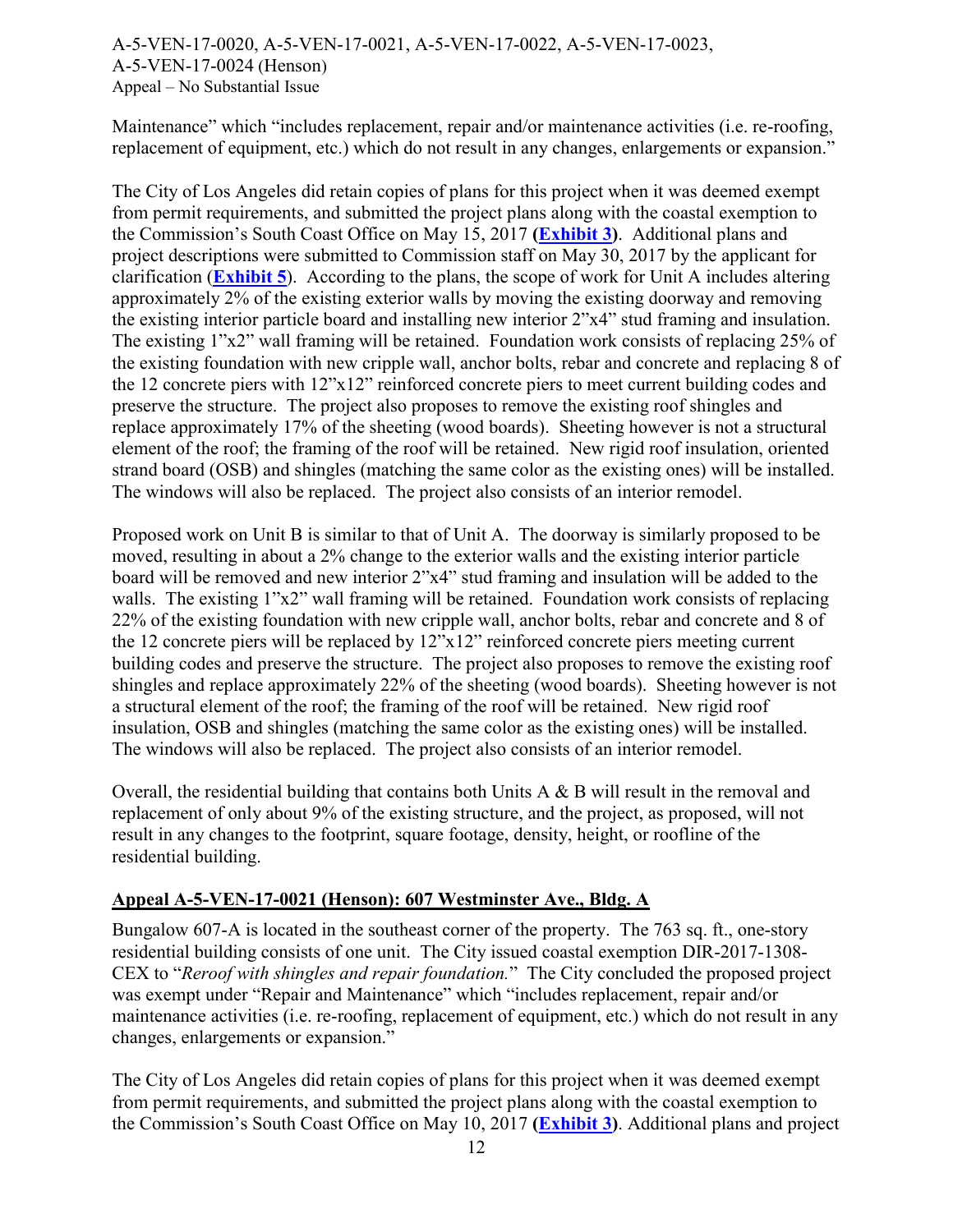descriptions were submitted to Commission staff on May 30, 2017 by the applicant for clarification (**[Exhibit 5](https://documents.coastal.ca.gov/reports/2017/7/W13a-s/W13a-s-7-2017-exhibits.pdf)**). According to the plans, the proposed project consists of no changes to the existing exterior or interior walls and only about 6% of the foundation will be replaced with new cripple wall, anchor bolts, rebar and concrete. Additionally, 6 out of the 12 existing concrete piers will be replaced by 12"x12" reinforced concrete piers and preserve the structure. The applicant is proposing to remove soil from under the unit to create a crawlspace to meet current building codes. Additionally, the project proposes to remove the existing roof shingles and install rigid roof insulation, OSB and shingles (matching the same color as the existing ones). The windows will also be replaced. Overall, the residential building will result in the removal and replacement of only about 1% of the existing structure, and the project, as proposed, will not result in any changes to the footprint, square footage, density, height, or roofline of the residential building.

#### **Appeal A-5-VEN-17-0022 (Henson): 607 Westminster Ave., Bldg. B**

Residential Unit 607-B is located behind (north) of unit 607 A. The 480 sq. ft., one-story residential building consists of one unit. The City issued coastal exemption DIR-2017-1310- CEX to "*Reroof to replace roof shingles & repair foundation.*" The City concluded the proposed project was exempt under "Repair and Maintenance" which "includes replacement, repair and/or maintenance activities (i.e. re-roofing, replacement of equipment, etc.) which do not result in any changes, enlargements or expansion."

The City of Los Angeles did retain copies of plans for this project when it was deemed exempt from permit requirements, and submitted the project plans along with the coastal exemption to the Commission's South Coast Office on May 10, 2017 **[\(Exhibit 3\)](https://documents.coastal.ca.gov/reports/2017/7/W13a-s/W13a-s-7-2017-exhibits.pdf)**. Additional plans and project descriptions were submitted to Commission staff on May 30, 2017 by the applicant for clarification (**[Exhibit 5](https://documents.coastal.ca.gov/reports/2017/7/W13a-s/W13a-s-7-2017-exhibits.pdf)**). According to the plans, the scope of work for this unit includes no changes to the existing exterior cladding; however, the existing interior fiber board will be removed and new interior 2"x4" stud framing and insulation will be added to the walls. The existing 1"x2" wall framing will be retained. Foundation work consists of replacing 100% of the existing foundation with new cripple wall, anchor bolts, rebar and concrete, and 5 of the 6 concrete piers will be replaced by 12"x12" reinforced concrete piers to meet current building codes. While this repair will completely replace the existing foundation, the proposed work is necessary to make the structure habitable and preserve the building. It will not change the footprint of the raised foundation. During this process, the walls of the existing structure will be supported and maintained. The project also proposes to remove the existing roof shingles and replace approximately 12% of the sheeting (wood boards). New rigid roof insulation, OSB and shingles (matching the same color as the existing ones) will be installed. Sheeting however is not a structural element of the roof; the framing of the roof will be retained. The windows will also be replaced. The project also consists of an interior remodel. Overall, the residential building will result in the removal and replacement of only about 15% of the existing structure, and the project, as proposed, will not result in any changes to the footprint, square footage, density, height, or roofline of the residential building.

#### **Appeal A-5-VEN-17-0023 (Henson): 607 Westminster Ave., Bldg. D**

Residential Unit 607-D is located in the northeast corner of the property. The 732 sq. ft., onestory building consists of one unit. The City issued coastal exemption DIR-2017-1313-CEX to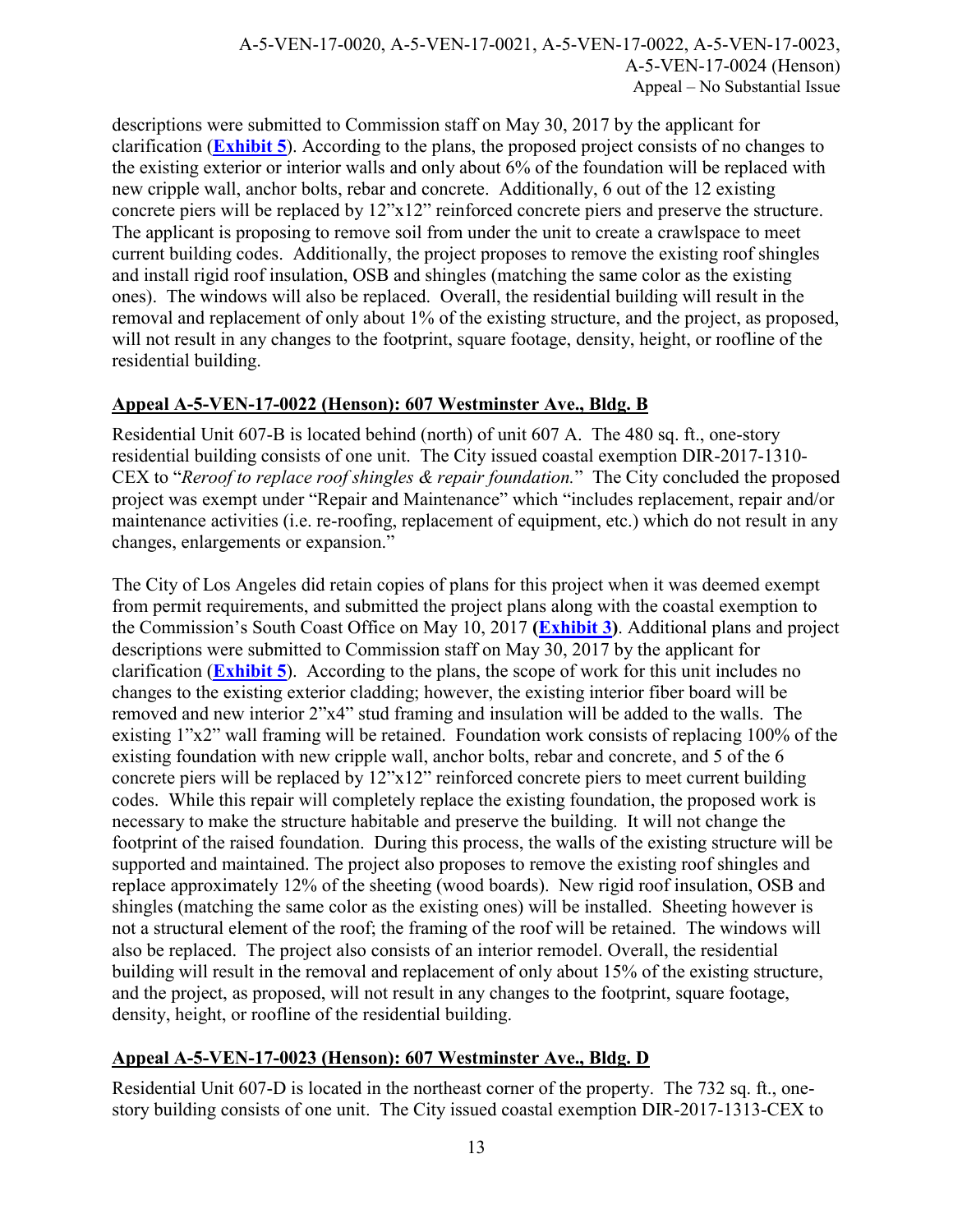"*Replace windows (4), repair drywall, kitchen and bathroom remodel, reroof and foundation repair.*" The City concluded the proposed project was exempt under "Repair and Maintenance" which "includes replacement, repair and/or maintenance activities (i.e. re-roofing, replacement of equipment, etc.) which do not result in any changes, enlargements or expansion."

The City of Los Angeles did retain copies of plans for this project when it was deemed exempt from permit requirements, and submitted the project plans along with the coastal exemption to the Commission's South Coast Office on May 10, 2017 **[\(Exhibit 3\)](https://documents.coastal.ca.gov/reports/2017/7/W13a-s/W13a-s-7-2017-exhibits.pdf)**. Additional plans and project descriptions were submitted to Commission staff on May 30, 2017 by the applicant for clarification (**[Exhibit 5](https://documents.coastal.ca.gov/reports/2017/7/W13a-s/W13a-s-7-2017-exhibits.pdf)**). According to the plans, the proposed project consists of no changes to the existing exterior or interior walls. About 23% of the foundation will be replaced with new cripple wall, anchor bolts, rebar and concrete, to meet current building codes and preserve the structure. The applicant is proposing to remove soil from under the unit to create a crawlspace to meet current building codes. Additionally, the project proposes to remove the existing roof shingles and install rigid roof insulation, OSB and shingles (matching the same color as the existing ones). The windows will also be replaced. Overall, the residential building will result in the removal and replacement of only about 4% of the existing structure, and project, as proposed, will not result in any changes to the footprint, square footage, density, height, or roofline of the residential building.

#### **Appeal A-5-VEN-17-0024 (Henson): 607 Westminster Ave., Bldg. E**

Residential Unit 607-E is located at the rear (south end) of property and straddles both of the lots. The 363 sq. ft., one-story building consists of one unit. The City issued coastal exemption DIR-2017-1314-CEX to "*Replace windows, replace drywall, interior kitchen and bathroom remodel, add sill plate anchor bolts and cripple wall plywood. Remove and replace 17 linear feet of exterior wall. Remove and replace the roof.*" The City concluded the proposed project was exempt under "Repair and Maintenance" which "includes replacement, repair and/or maintenance activities (i.e. re-roofing, replacement of equipment, etc.) which do not result in any changes, enlargements or expansion."

The City of Los Angeles did retain copies of plans for this project when it was deemed exempt from permit requirements, and submitted the project plans along with the coastal exemption to the Commission's South Coast Office on May 10, 2017 **[\(Exhibit 3\)](https://documents.coastal.ca.gov/reports/2017/7/W13a-s/W13a-s-7-2017-exhibits.pdf)**. Additional plans and project descriptions were submitted to Commission staff on May 30, 2017 by the applicant for clarification (**[Exhibit 5](https://documents.coastal.ca.gov/reports/2017/7/W13a-s/W13a-s-7-2017-exhibits.pdf)**). According to the plans, the scope of work for the unit includes 79% of the existing exterior walls to be retained and 17 linear feet of new exterior wall will be reframed to replace an area of the wall that failed due to inadequate previous construction. The existing interior fiber board will be removed from the interior of the walls and new interior 2"x4" stud framing and insulation will be added to the walls. The existing 1"x2" wall framing will be retained; rotten studs will be repaired by adding a second stud. Foundation work consists of replacing approximately 59% of the existing foundation with new cripple wall, anchor bolts, rebar and concrete, and 8 of the 12 concrete piers will be replaced by 12"x12" reinforced concrete piers meeting current building codes and preserve the structure. There will be no change in the type or design of the raised foundation of the structure. The project also proposes to remove/replace the existing deteriorated roof. New framing, sheeting, rigid roof insulation, OSB and shingles (matching the same color as the existing ones) will be installed. The windows will also be replaced. Additionally, the project will include an interior remodel. Overall, the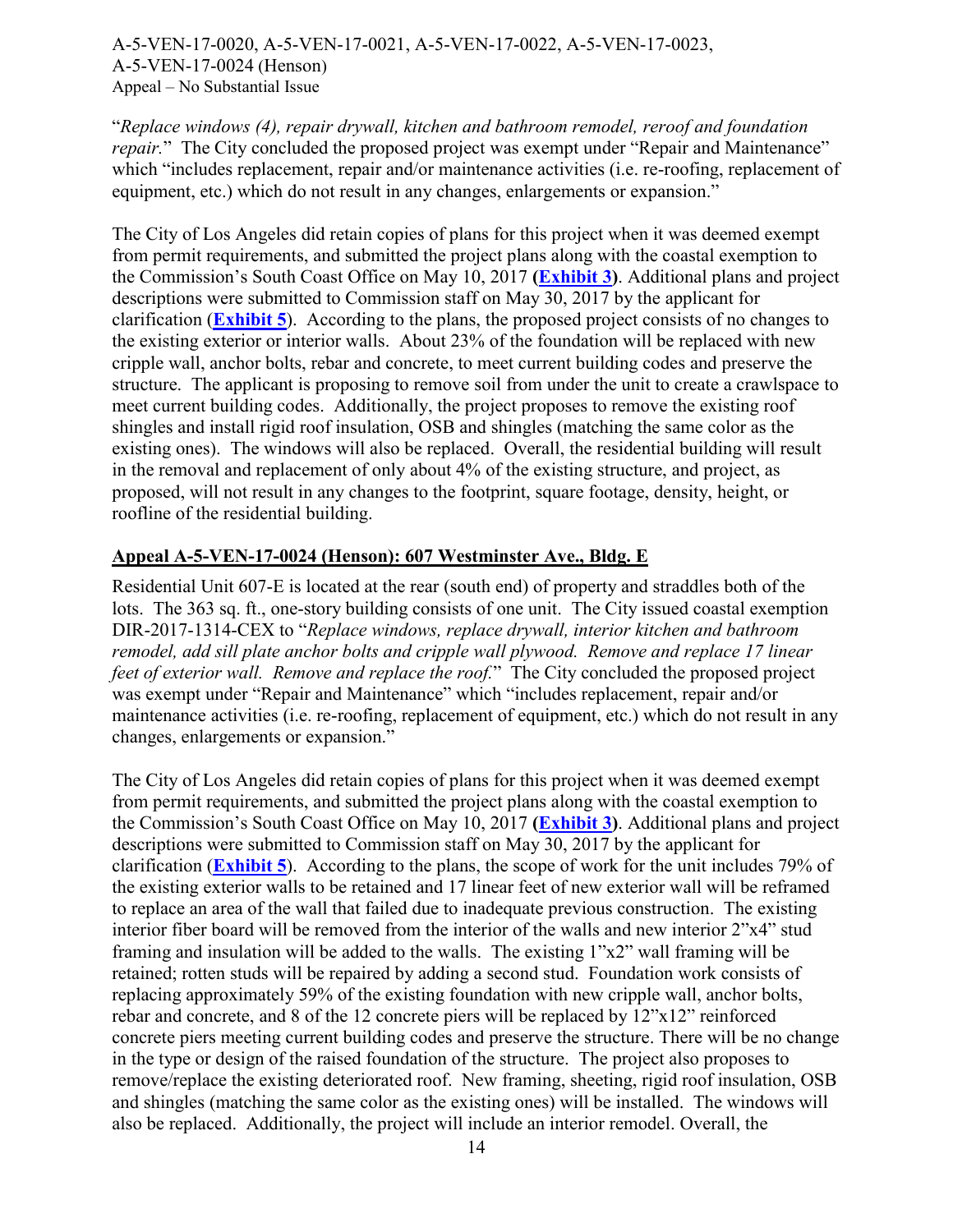residential building will result in the removal and replacement of only about 46% of the existing structure, and the project, as proposed, will not result in any changes to the footprint, square footage, density, height, or roofline of the residential building.

#### <span id="page-14-0"></span>**B. FACTORS TO BE CONSIDERED IN SUBSTANTIAL ISSUE ANALYSIS**

Section 30625(b)(1) of the Coastal Act states that the Commission shall hear an appeal of a local government action carried out pursuant to Section 30600(b) unless it finds that no substantial issue exists as to conformity with Chapter 3 of the Coastal Act. As described above, in the case of appeals of coastal exemptions (Section 30625(a) of the Coastal Act), this standard requires the Commission to determine if there is factual and legal support for the local government's decision that the development can be authorized without a coastal development permit pursuant to Section 30610 of the Coastal Act and Section 13252 of the California Code of Regulations.

The term "substantial issue" is not defined in the Coastal Act or its implementing regulations. Section 13115(b) of the Commission's regulation simply indicates that the Commission will hear an appeal unless it "finds that the appeal raises no significant question." In previous decisions on appeals, the Commission had been guided by the following factors:

- 1. The degree of factual and legal support for the local government's decision that the development is consistent or inconsistent with the relevant provisions of the Coastal Act;
- 2. The extent and scope of the development as approved or denied by the local government;
- 3. The significance of the coastal resources affected by the decision;
- 4. The precedential value of the local government's decision for future interpretations of its LCP; and,
- 5. Whether the appeal raises local issues, or those of regional or statewide significance.

Even when the Commission chooses not to hear an appeal, appellants nevertheless may obtain judicial review of the local government's coastal permit decision by filing petition for a writ of mandate pursuant to Code of Civil Procedure, Section 1094.5.

Staff is recommending that the Commission find that **no substantial issue exists** with respect to whether the local government actions conform to Section 30610 of the Coastal Act and Section 13252 of the California Code of Regulations for the reasons set forth below.

#### <span id="page-14-1"></span>**C. SUBSTANTIAL ISSUE ANALYSIS**

The primary grounds raised by the appellants for each the subject appeals are that, because of Venice's designation as a "Special Coastal Community" in the certified Venice Land Use Plan (LUP) and the potential historic designation of the project site, *any* work conducted on the site is non-exempt "development" as defined in the Coastal Act, regardless of whether it results in the demolition of 50% or more of the existing structure. The appellants claim that a coastal development permit should therefore have been required. However, neither the designation of Venice as Special Coastal Community in the LUP nor the status of the existing structures as historic are relevant to the determination of whether development is exempt from the need to obtain a coastal development permit consistent with Section 30610 of the Coastal Act and Section 13252 of the California Code of Regulations.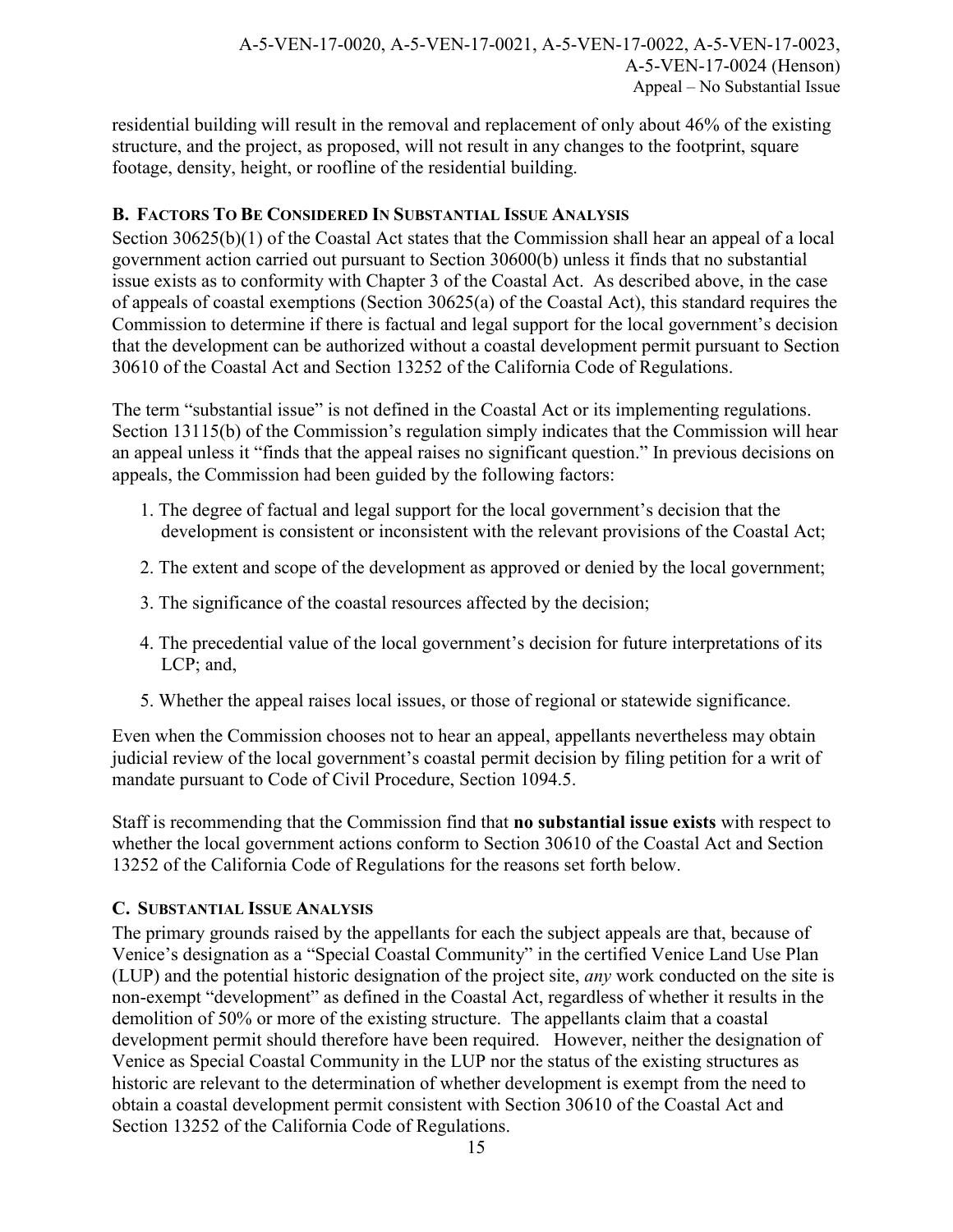Section 30600(a) of the Coastal Act requires that anyone wishing to perform or undertake any development within the coastal zone shall obtain a coastal development permit. Development is broadly defined by Section 30106 of the Coastal Act, which states:

*"Development" means, on land, in or under water, the placement or erection of any solid material or structure; discharge or disposal of any dredged material or of any gaseous, liquid, solid, or thermal waste; grading, removing, dredging, mining, or extraction of any materials; change in the density or intensity of use of land, including, but not limited to, subdivision pursuant to the Subdivision Map Act (commencing with Section 664l0 of the Government Code), and any other division of land, including lot splits, except where the land division is brought about in connection with the purchase of such land by a public agency for public recreational use; change in the intensity of use of water, or of access thereto; construction, reconstruction, demolition, or alteration of the size of any structure, including any facility of any private, public, or municipal utility; and the removal or harvesting of major vegetation other than for agricultural purposes, kelp harvesting, and timber operations which are in accordance with a timber harvesting plan submitted pursuant to the provisions of the Z'berg-Nejedly Forest Practice Act of l973 (commencing with Section 45ll).* 

Construction, reconstruction, demolition, or alteration of the size of any structure in the coastal zone is development that requires a coastal development permit, unless the development qualifies as development that is authorized without a coastal development permit.

Coastal Act Section 30610 Developments authorized without permit, states (in part):

*Notwithstanding any other provision of this division, no coastal development permit shall be required pursuant to this chapter for the following types of development and in the following areas:* 

*(d) Repair or maintenance activities that do not result in an addition to, or enlargement or expansion of, the object of those repair or maintenance activities; provided, however, that if the commission determines that certain extraordinary methods of repair and maintenance involve a risk of substantial adverse environmental impact, it shall, by regulation, require that a permit be obtained pursuant to this chapter.* 

Section 13252 Repair and Maintenance Activities That Require a Permit, states:

*(b) Unless destroyed by natural disaster, the replacement of 50 percent or more of a single family residence, seawall, revetment, bluff retaining wall, breakwater, groin or any other structure is not repair and maintenance under Section 30610(d) but instead constitutes a replacement structure requiring a coastal development permit.*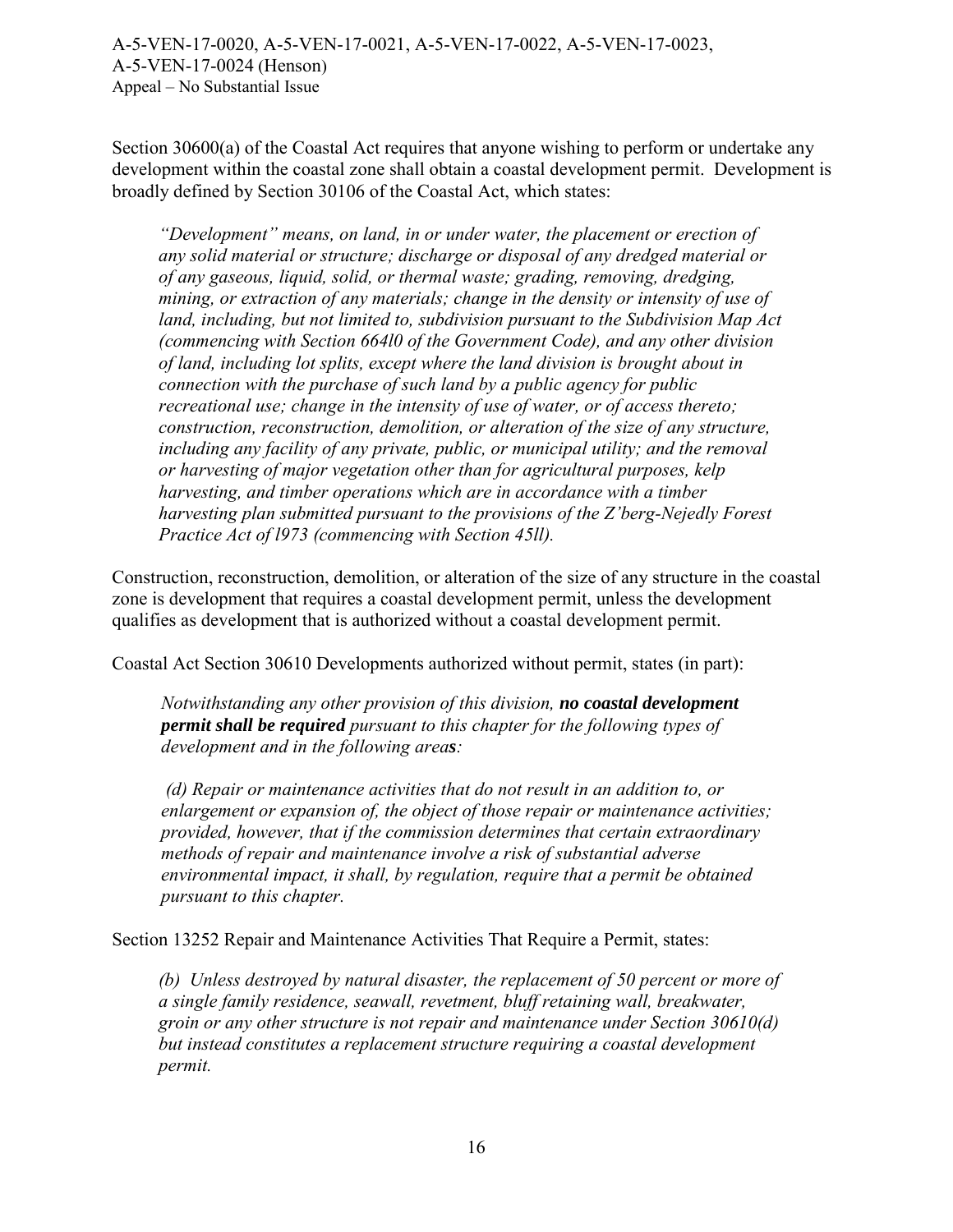Each of the proposed projects qualifies for an exemption under Coastal Act Section 30610(d). Coastal Act Section 30610(d) allows *repair and maintenance activities* to existing residences without a coastal development permit as long as they do not result in an addition to, or enlargement or expansion of, the building and so long as less than 50 percent of the structure is removed during the process. Repair and maintenance activities to buildings typically include reroofing and foundation repair.

The description and proposed plans of the projects indicate that the project is for the restoration of the existing buildings (see Table 3 for a breakdown) and will not result in any change in the size, height, or footprint of the existing structures. The restoration work only replacing those materials which are failing. For instance, the applicant is proposing that a large portion of the foundations of Buildings 607-B and 607-E be repaired and replaced. However, the proposed work is necessary to make the structures habitable and preserve the buildings. It will not change the footprint of the raised foundations or the type/design of foundations. The buildings currently have a raised concrete perimeter foundation which is proposed to be replaced in kind to ensure they meet building and safety codes and are safe for tenants. In all five cases, no changes to the footprint, square footage, density, height, or roofline of any of the residential buildings is proposed. In addition, no additions are proposed, therefore, none of the projects constitute substantial redevelopment of the site. Overall, the size and overall nature of each of the structures is being preserved, as the applicant is not enlarging the buildings in any way, but rather is trying to retain as much as the existing material as feasible. As described in detail in [Section VI. A. Project Location and Descriptions](#page-10-1), and as can be seen on the plans submitted by the applicant (**[Exhibit 5](https://documents.coastal.ca.gov/reports/2017/7/W13a-s/W13a-s-7-2017-exhibits.pdf)**), each of the proposed residential projects will not result in either an addition to or enlargement or expansion of any of the existing buildings.

| <b>Residential</b> | <b>Existing Roof</b> |         | <b>Existing</b><br><b>Foundation</b> |               | <b>Existing Exterior</b><br><b>Walls</b> |        | <b>Total Amount of</b><br><b>Existing Structure</b> |        |
|--------------------|----------------------|---------|--------------------------------------|---------------|------------------------------------------|--------|-----------------------------------------------------|--------|
| Unit               | <b>Remove</b>        | Retain  | Remove                               | <b>Retain</b> | Remove                                   | Retain | <b>Remove</b>                                       | Retain |
| 605 A & B          | $18\%*$              | 82%     | 24%                                  | 76%           | 3%                                       | 97%    | 9%                                                  | 91%    |
| 607 A              | $0\%*$               | $100\%$ | 6%                                   | 94%           | $0\%$                                    | 100%   | $1\%$                                               | 99%    |
| 607 <sub>B</sub>   | $12\%*$              | 88%     | 100%                                 | $0\%$         | $0\%$                                    | 100%   | 15%                                                 | 85%    |
| 607 D              | $0\%*$               | 100%    | 23%                                  | 77%           | $0\%$                                    | 100%   | $4\%$                                               | 96%    |
| 607 E              | 100%                 | $0\%$   | 59%                                  | 41%           | 21%                                      | 79%    | 46%                                                 | 54%    |

Table 3: Summary of percent of features to be removed/retained.

\*replace shingles and sheeting only (non-structural)

While the appellants are correct in stating that the certified Venice LUP does recognize Venice as a "Special Coastal Community," the designation of Venice as Special Coastal Community in the LUP is not relevant to the determination of whether development is exempt from the need to obtain a coastal development permit consistent with Section 30610 of the Coastal Act and Section 13252 of the California Code of Regulations. However, staff notes that the applicant is retaining as much of the existing buildings as possible, and where the applicant is proposing to remove and replace material she is being sympathetic to the existing materials and is proposing to match like-for-like where possible. The proposed repair work is necessary for the preservation of the buildings. The existing cladding on the exterior of the buildings is being retained and no changes are proposed to the footprint, square footage, height, or roofline of any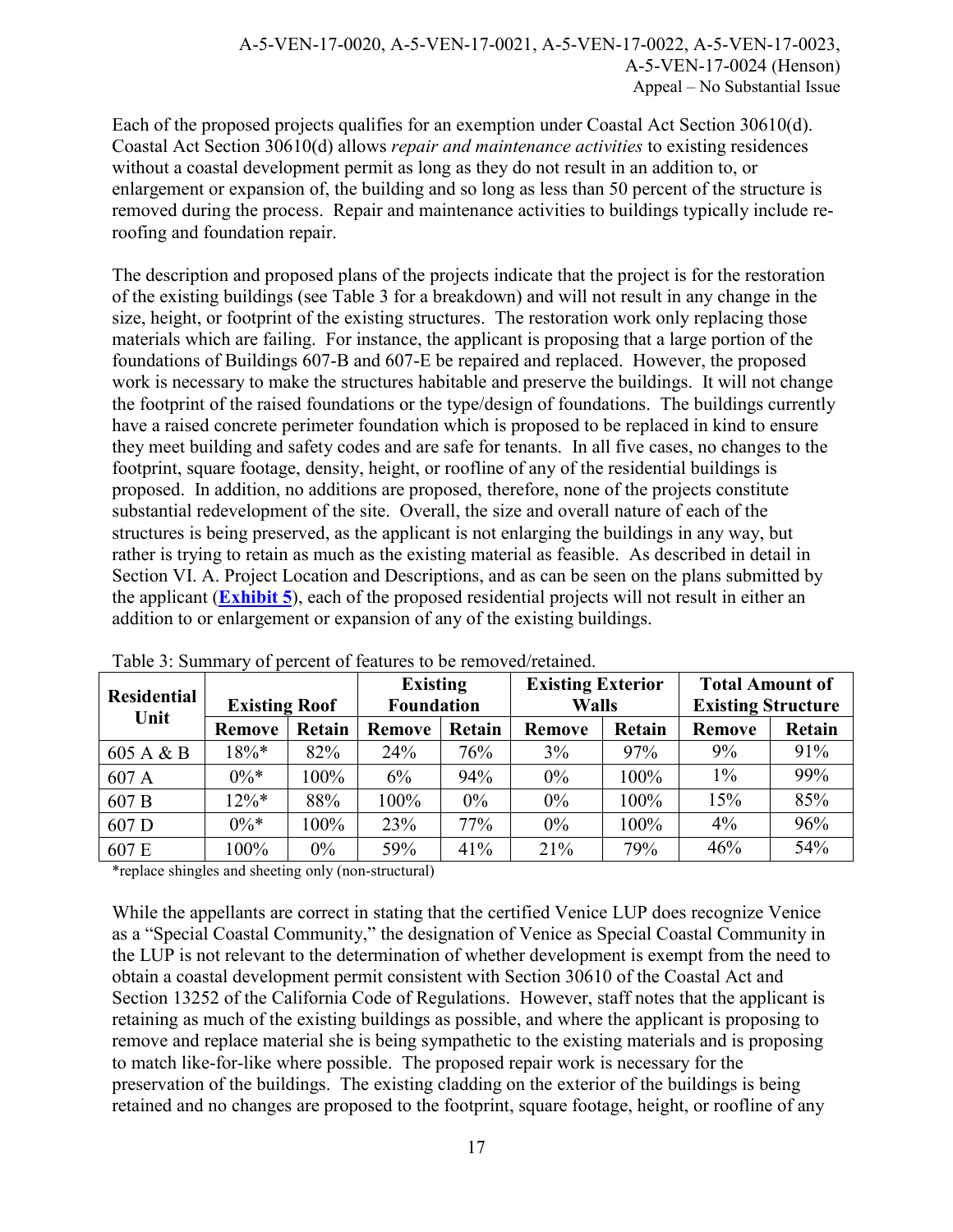of the residential buildings. As proposed, the residential complex will maintain the existing layout and design, with no buildings being demolished or constructed on the site; what is currently there will remain on site. In addition, Venice is made up of eclectic architectural styles, and the proposed project will not be altering the design or use of the buildings. Therefore, each of the proposed projects is considered a repair or maintenance to an existing structure, and is not a new residential structure, based on the applicable provisions of the Coastal Act.

Coastal Act Section 30600 Coastal Development Permit; Procedures Prior to Certification of Local Coastal Program, states:

*(a) Except as provided in subdivision (e), and in addition to obtaining any other permit required by law from any local government or from any state, regional, or local agency, any person as defined in Section 21066, wishing to perform or undertake any development in the coastal zone, other than a facility subject to Section 25500, shall obtain a coastal development permit.* 

*(b) (1) Prior to certification of its local coastal program, a local government may, with respect to any development within its area of jurisdiction in the coastal zone and consistent with the provisions of Sections 30604, 30620, and 30620.5, establish procedures for the filing, processing, review, modification, approval, or denial of a coastal development permit. Those procedures may be incorporated and made a part of the procedures relating to any other appropriate land use development permit issued by the local government. (2) A coastal development permit from a local government shall not be required by this subdivision for any development on tidelands, submerged lands, or on public trust lands, whether filled or unfilled, or for any development by a public agency for which a local government permit is not otherwise required.* 

*(c) If prior to certification of its local coastal program, a local government does not exercise the option provided in subdivision (b), or a development is not subject to the requirements of subdivision (b), a coastal development permit shall be obtained from the commission or from a local government as provided in subdivision (d).* 

*(d) After certification of its local coastal program or pursuant to the provisions of Section 30600.5, a coastal development permit shall be obtained from the local government as provided for in Section 30519 or Section 30600.5.* 

The City of Los Angeles has the authority to issue coastal development permits, as well as coastal exemptions. The proposed site of the projects is located within the *Single Permit Jurisdiction Area.* For the reasons discussed in detail above, each of the proposed projects constitute repair and maintenance to an existing one-story residential structure, resulting in no changes to the footprint, square footage, height, or roofline of any of the residential buildings. The projects are therefore exempt from permitting requirements under the Coastal Act and the Commission's Regulations. Therefore, the proposed projects do not require local coastal development permits from the City of Los Angeles.

Because the proposed development is exempt from coastal development permit requirements, the Commission does not have jurisdiction to review the appellants' concerns regarding the projects'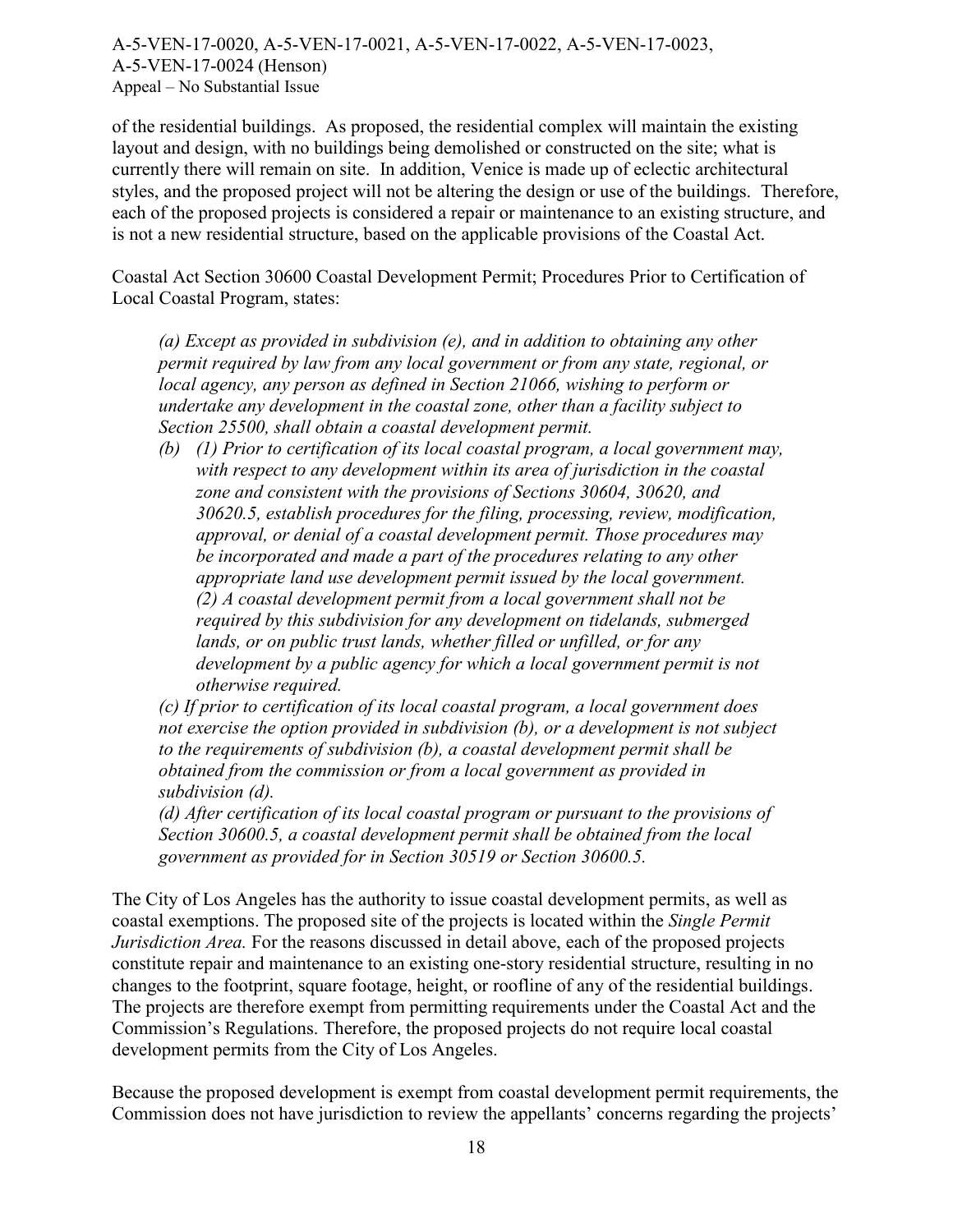consistency with Chapter 3 policies of the Coastal Act, including their consistency with policies protecting the character of the community. These issues would, however, be important and relevant in a situation where the Commission found that an exemption determination raised a substantial issue and denied the exemption in a de novo action. In such cases, the local jurisdiction would have to review a project's consistency with Chapter 3 policies (and/or any relevant local coastal plan policies) if the applicant applied for a coastal development permit.

Nevertheless, the following provides a brief background of these issues. In 2015, the historic resources study, entitled SurveyLA (which is used as guidance by the City but has not been formally recognized or certified by the Commission), found that the property located at 605-607 Westminster Avenue, spanning two lots:

May be a rare example of a property associated with Venice founder Abbot Kinney, and/or Kinney's chauffer Irving Tabor, an important early black resident of Venice. Sources suggest this property was developed in 1915 by Abbot Kinney, with a main house and four smaller guest houses being, forming a residential courtyard. Other sources indicate the Tabor family may have resided in one of the guest houses around 1917-1923. However, more research is needed to confirm these associations; therefore the evaluation could not be completed.

On May 18, 2017, at the Cultural Heritage Commission Hearing, the Cultural Heritage Commission voted to take the subject property under consideration as a proposed Historic-Cultural Monument. Prior to this decision, to preserve the historic character of the property, the applicant submitted supplemental plans to the Commission staff clearly indicating that the size, footprint, height, and roofline of each individual building will be retained as will the exterior cladding material. The complex's status as a potentially significant architectural, historical and cultural landmark in the Venice LUP does not prevent use of the exemptions in this instance since the claims of exemption are reviewed for conformity with Section 30610 of the Coastal Act and Section 13252 of the California Code of Regulations. Exempting these repairs from Coastal permitting allows for their preservation, but does not exempt them from any other necessary local permitting that may be required upon the decision of the Cultural Heritage Commission.

The appellants' also contend that no local specific plan permit compliance review was completed nor was a local city permit issued prior to the claim of exemptions, and therefore the projects were never reviewed for consistency with the Venice certified Land Use Plan (LUP) and the Chapter 3 policies of the Coastal Act. First, the City determines if and when a project requires a Venice Specific Plan Sign-Off; this is not a requirement of the Commission. In addition, a January 14, 2014, a Venice Specific Plan Sign-off was granted for 607 Westminster Avenue, Building D (DIR-2014-126-VSO) for the "major interior and exterior remodel of an (e) 1-story SFR. Subj lot is developed w/ 4 detached 1-story SFRs w/ no pkg sp." While not every building received a sign-off by the City, as previously stated, whether or not this sign-off is required is the City's decision and the Commission has no authority over whether or not this review is completed prior to Coastal Clearance issuance by the City. Second, the standard of review for claims of exemption is consistency with Chapter 3, as determined by analyzing consistency with Section 30610 of the Coastal Act and Section 13252 of the California Code of Regulations. Should the Commission deny the claim of exemption and determine that a coastal development permit is required, then the Chapter 3 policies of the Coastal Act are the standard of review if the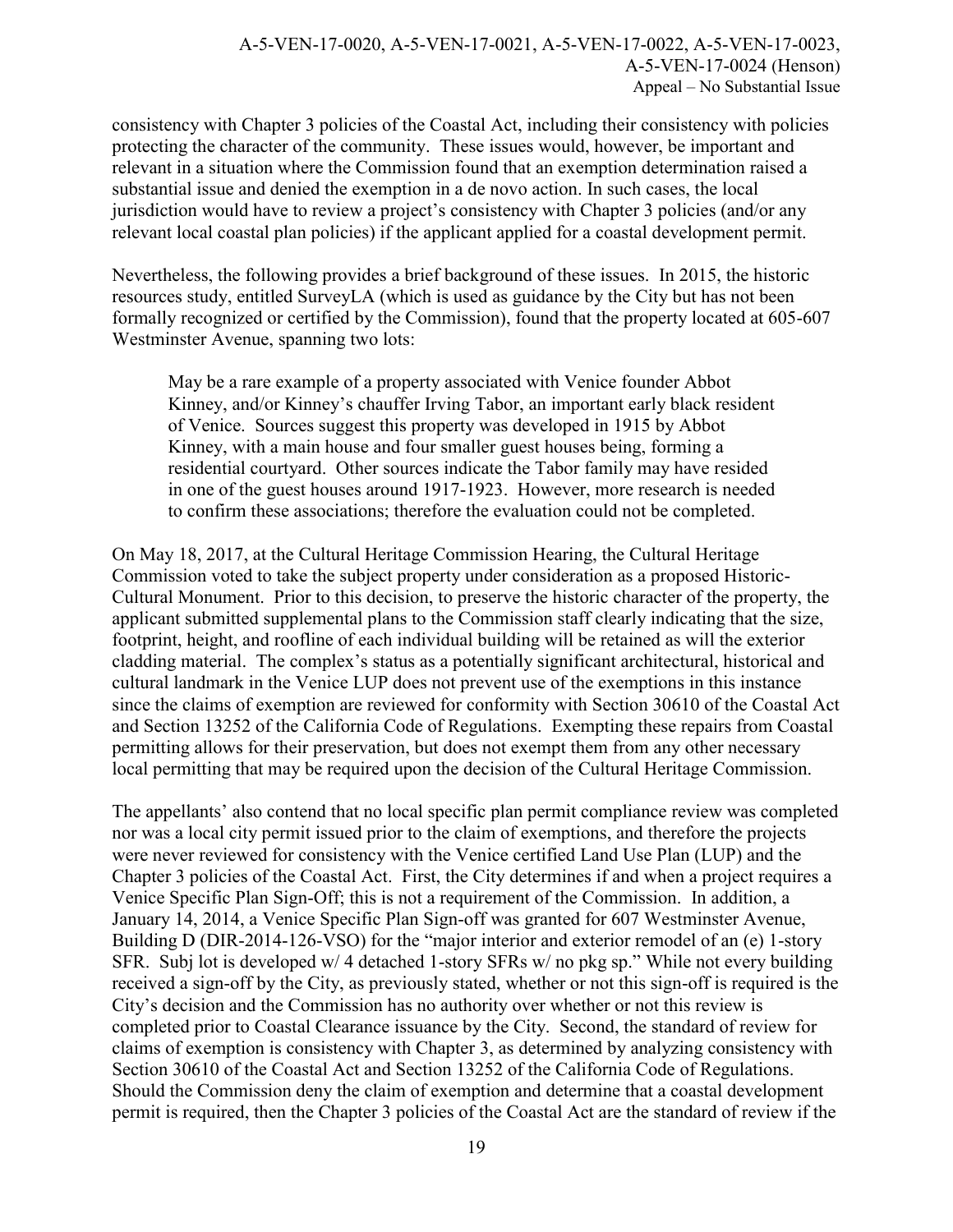applicant applies for, and the local jurisdiction considers, the permit. At that time, the certified Venice LUP may be used as guidance.

In regard to the appellants' claim that a Mello Act Compliance Review needs to be required, the Coastal Act does not provide any authority to the Commission to require or review the City's Mello Act determination. In any case, the Mello Act only applies if the proposed project results in the reduction of residential units, which is not the case here. Each unit in this residential complex will be maintained and preserved. Overall, the Commission has no authority over a lead agency's Mello Act review and determination, and thus, the appellants' contention does not constitute a substantial issue.

The appellants also cite the passage of AB 2616, which provides for consideration of environmental justice when acting on a coastal development permit. However, they do not substantiate why the City's actions on these five claims of exemption raise substantial issue in regard to the environmental justice policy. Conversely, the proposed development is exempt from coastal development permit requirements, and review for consistency with this policy of the Coastal Act does not prevent use of the exemption in this instance since claims of exemption are reviewed for conformity with Section 30610 of the Coastal Act and Section 13252 of the California Code of Regulations.

Applying the five factors listed in the prior section clarifies that the appeal raises "no substantial issue", and therefore, does meet the substantiality standard of Section 30625(a).

The first factor is the degree of factual and legal support for the local government's decision that the development is exempt from CDP requirements. The City used detailed plans in its determination to issue coastal exemptions for projects with the scopes of work. According to the plans approved by the City and the scopes of work, no changes to the footprint, square footage, height, or roofline of any of the residential buildings is proposed. No additions or enlargements to the existing structures are proposed, and a majority of the exteriors of the existing structures are proposed to be retained. Therefore, the proposed projects are considered repair and maintenance to existing residential units. Any deviation from the approved scopes of work and approved plans may void the City-issued coastal exemptions and require a coastal development permit(s).

The locally approved projects would not result in more than 50 percent demolition of any of the existing structures, nor would it result in an increase in size in any of the structures. The proposed work is therefore considered repair and maintenance to existing structures, which qualifies for coastal development permit exemptions under section 30610 of the Coastal Act and the Commission's regulations, as noted above. Additionally, City staff did retain copies of the plans for the proposed development and provided them to Commission staff to review in order to determine whether the City properly determined that the proposed development was exempt. Therefore, the Coastal Commission finds that the City does have an adequate degree of factual or legal support for its exemption determinations.

The second factor is the extent and scope of the development as approved or denied by the local government. The extent and scope of the locally approved development is clear because there are City-approved plans available to determine the scope. Based on the project descriptions and